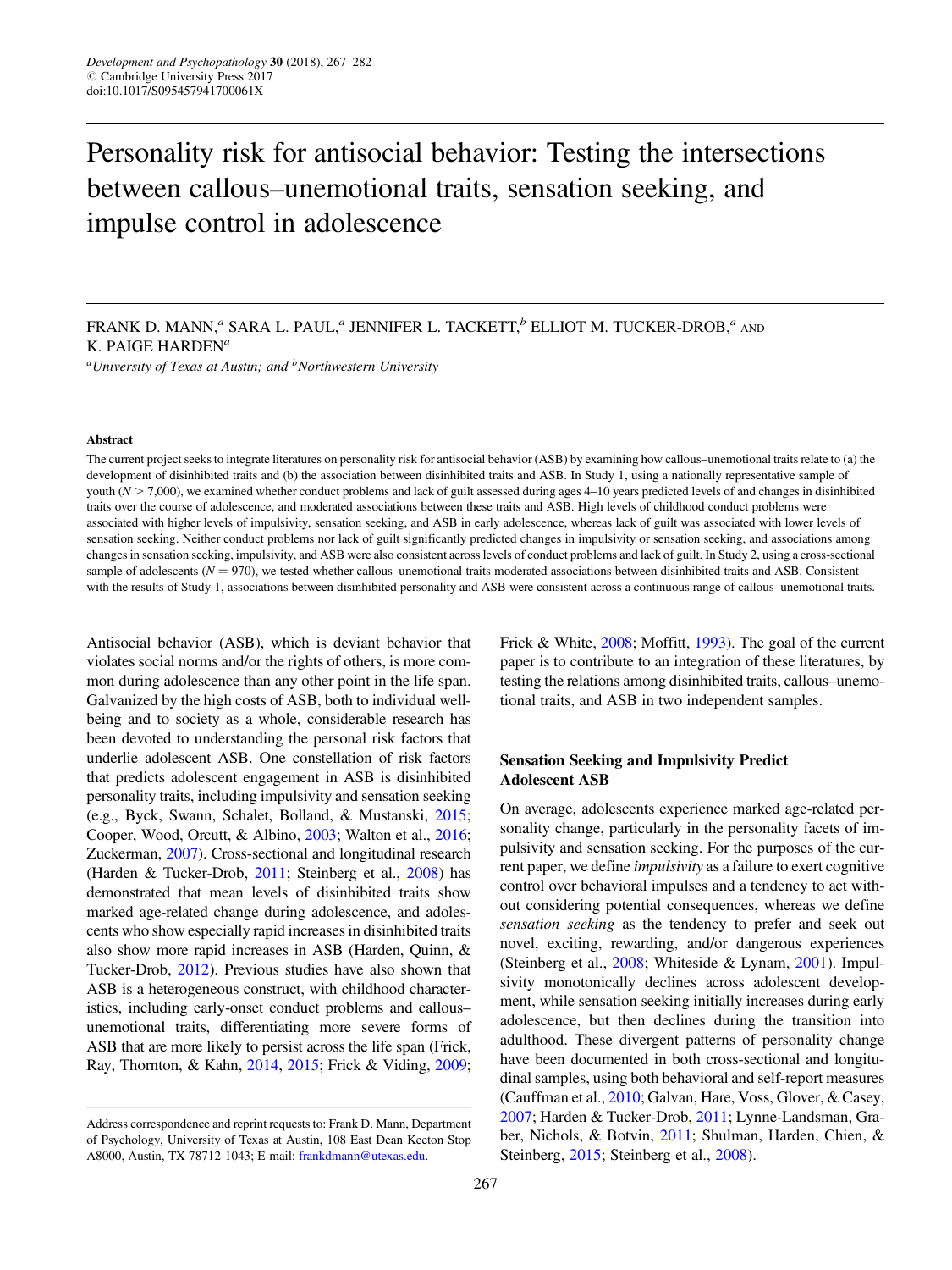Personality change during adolescence has been explained in terms of the dual systems model, and the related maturational imbalance model, which posits that adolescent behavioral development is shaped by a "maturity gap" between neurobiological systems (Casey, [2015;](#page-14-0) Shulman et al., [2016](#page-15-0)). The cognitive control or "top down" system includes cortical regions that regulate impulse control, while the socioemotional or "bottom up" system includes subcortical regions (e.g., the ventral striatum and amygdala), which are involved in regulating responses to emotional and motivational cues. The cognitive control system has a protracted maturational course throughout adolescence, resulting in slow but steady gains in impulse control. In contrast, the socioemotional system develops rapidly in early adolescence, resulting in a spike in sensation-seeking behavior. This developmental asymmetry between top down and bottom up systems is thought to drive the rise in risk-taking behavior that is typical of adolescence, including antisocial expressions of risk taking.

This model has largely focused on normative adolescent development, in that it seeks to describe personality and behavioral changes that are (a) typical of most adolescents and (b) developmentally unique to adolescence. As a result, the changes in disinhibited traits described by the dual systems model may best account for adolescent-onset trajectories of ASB (Moffitt, [1993,](#page-14-0) [2003](#page-15-0), [2006](#page-15-0)). That is, the maturational imbalance between sensation seeking and impulse control may characterize the etiology of ASB among teenagers who have minimal histories of behavioral problems in childhood, who first begin to engage in rule-breaking behavior during adolescence, and who engage predominantly in risk-taking (as opposed to aggressive) forms of ASB.

Consistent with this perspective, Harden and Tucker-Drob [\(2011](#page-14-0)) demonstrated that, in addition to mean-level patterns of change, there are individual differences in the rapidity of change in impulsivity and sensation seeking across adolescence. Moreover, such individual differences in change predict the development of ASB and related externalizing phenotypes. Specifically, adolescents who show more rapid increases in sensation seeking between ages 12 and 16 also show more rapid emergence of ASB during that same period, a longitudinal association that cannot be accounted for by reciprocal effects of involvement in ASB on subsequent levels of sensation seeking (Harden et al., [2012\)](#page-14-0). These findings are consistent with a breadth of previous evidence showing elevated sensation seeking among antisocial youth (Byck et al., [2015;](#page-14-0) Mann, Kretsch, Tackett, Harden, & Tucker-Drob, [2015;](#page-14-0) Newcomb & McGee, [1991;](#page-15-0) Sijtsema et al., [2010](#page-15-0); Zuckerman, [2007](#page-15-0)). Previous research has also demonstrated a positive relationship between impulsivity and delinquency (Bechtold, Cavanagh, Shulman, & Cauffman, [2014](#page-13-0); Cooper et al., [2003;](#page-14-0) Frick & Viding, [2009;](#page-14-0) Giannotta & Rydell, [2015](#page-14-0); Moffitt, [1993](#page-14-0); Snowden & Gray, [2011;](#page-15-0) Vitacco & Rogers, [2001](#page-15-0)). Moreover, both impulsivity and sensation seeking have been implicated in the development of related externalizing behaviors in adolescence, including alcohol and substance use (Dick et al., [2010;](#page-14-0) Elkins, King, McGue,

& Iacono, [2006](#page-14-0); Hittner & Swickert, [2006;](#page-14-0) Littlefield & Sher, [2010](#page-14-0); Littlefield, Sher, & Steinley, [2010\)](#page-14-0).

# Callous–Unemotionality and Life-Course Persistent ASB

While research testing the predictions of the dual-systems model continues to accumulate, a largely separate literature has identified another form of personality risk for ASB: callous–unemotional traits, which reflect "a lack of empathy and affective processing" (Fontaine, McCrory, Boivin, Moffitt, & Viding, [2011](#page-14-0), p. 730) and an "interpersonal style characterized by a lack of guilt and empathy and a callous use of others" (Frick & Viding, [2009](#page-14-0), p. 1115). In a behavioral genetic analysis of 9-year old twins, Viding, Jones, Paul, Moffitt, and Plomin [\(2008\)](#page-15-0) found that callous–unemotional traits distinguished a highly heritable subtype of childhood conduct problems; genetic influences accounted for 71% versus 36% of the variance in conduct problems among children with and without callous–unemotional traits, respectively. In addition, Fontaine et al. [\(2011](#page-14-0)) found that callous–unemotional traits in childhood distinguished a subgroup of antisocial children who had the most negative profile of family risk at age 4 and who showed the worst peer problems, emotional problems, and parent–child relationships at age 12. These results suggest the possibility of differential etiological pathways to ASB among youth high in callous–unemotional traits.

Within Moffitt's ([1993,](#page-14-0) [2003,](#page-15-0) [2006\)](#page-15-0) developmental taxonomy, children with high and persistent levels of callous– unemotional traits may be considered a subtype of life-course persistent ASB, characterized by the continuation of behavioral problems across developmental periods. The life-course persistent trajectory is conceptualized as a more virulent strain of ASB. For example, life-course persistent individuals engage in more aggressive and violent acts, with early onset of conduct problems in childhood predicting a lifelong course of aggressive behavior and criminal offending (Lahey et al., [1998](#page-14-0); Lynam, [1996](#page-14-0); Odgers et al., [2008](#page-15-0)). Acknowledging the importance of callous–unemotional traits in the etiology and developmental course of ASB, DSM-5 added a "limited prosocial emotions" specifier to the diagnosis of conduct disorder to characterize youth at heightened risk for a severe subtype of ASB (American Psychiatric Association, [2013](#page-13-0)).

# Integrating Developmental Models of ASB

Although disinhibited personality and callous–unemotional traits have all been established as risk factors for youth ASB, how these traits intersect with one another is less clear. A small number of studies have shown that conduct problems accompanied by callous–unemotional traits are associated with a distinct pattern of personality correlates, as compared to child-onset conduct problems in the absence of callous– unemotional traits. For example, controlling for comorbid conduct problems, callous–unemotional traits were negatively associated with neuroticism, agreeableness, and trait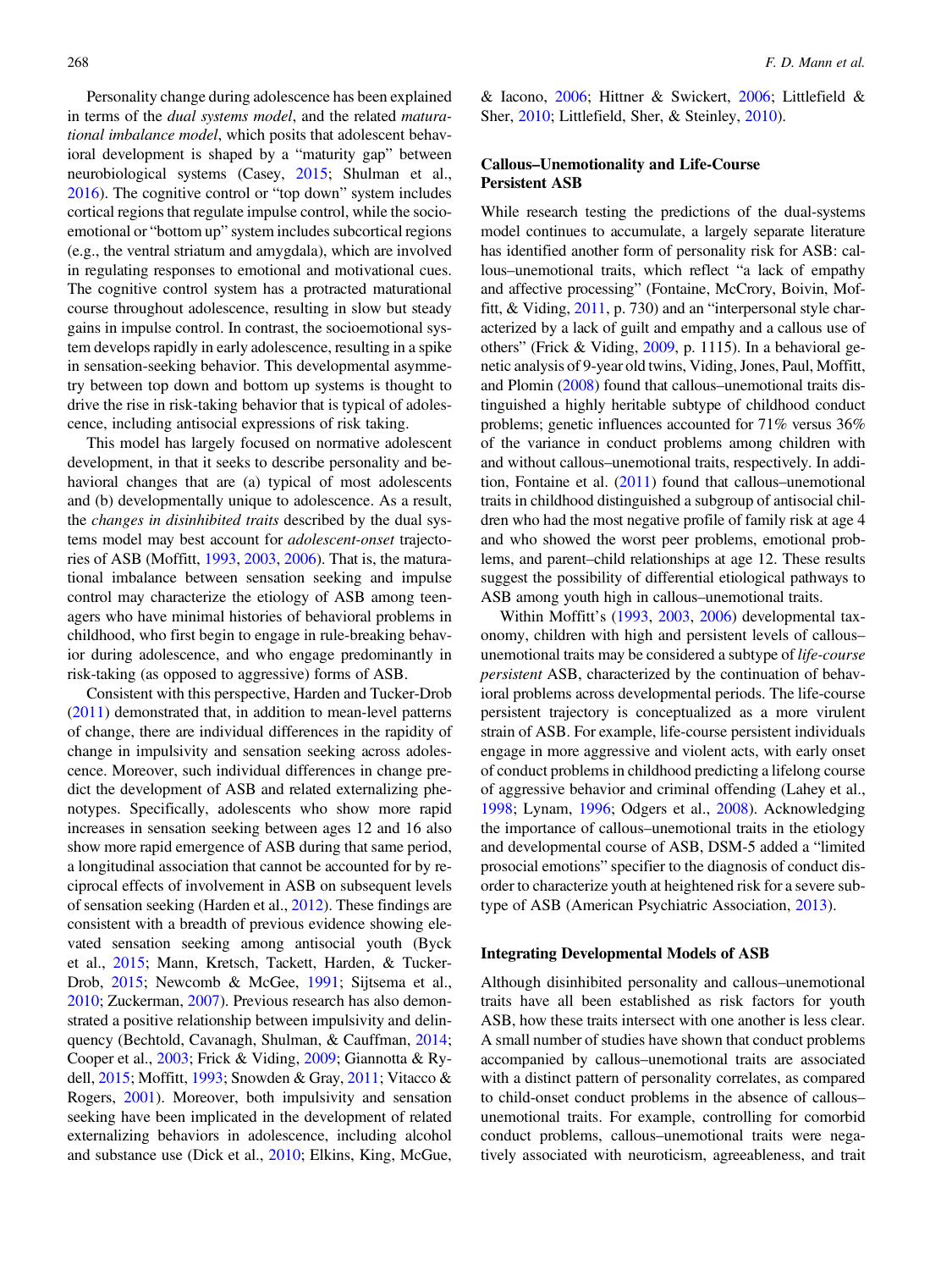anxiety, whereas conduct problems without callous–unemotional traits were associated with elevated anxiety and neuroticism (Frick, Lilienfeld, Ellis, Loney, & Silverthorne, [1999](#page-14-0); Lynam et al., [2005](#page-14-0); Pardini, Lochman, & Powell, [2007;](#page-15-0) see Frick & Ray, [2014](#page-14-0); Frick & White, [2008](#page-14-0), for reviews). Callous–unemotional traits were also uniquely and positively associated with fearlessness and thrill seeking (Essau, Sagawaga, & Frick, [2006;](#page-14-0) Frick et al., [1999;](#page-14-0) Pardini, Obradovic, & Loeber, [2006\)](#page-15-0). Based on these results, children with callous–unemotional traits were hypothesized to evince a "fearless, thrill seeking, and behaviorally uninhibited temperament" (Frick & Viding, [2009](#page-14-0), p. 1116).

Empirical and theoretical work on adult psychopathy has also provided suggestive, but inconsistent, support for a relation between callous–unemotionality and disinhibited traits of impulsivity and sensation seeking. Integrating conceptualizations of psychopathy, the triarchic model conceptualizes adult psychopathy as encompassing three traits: meanness, boldness, and disinhibition (Patrick & Drislane, [2015](#page-15-0); Patrick, Fowles, & Krueger, [2009\)](#page-15-0). Meanness, defined by Patrick et al. (2009, p. 913) as "aggressive resource seeking without regard for others," is clearly related to, although not perfectly synonymous with, the construct of callous–unemotionality. Sensation seeking is an aspect of boldness, defined as "the nexus of social dominance, emotional resiliency, and venturesomeness," while disinhibition, defined as "propensity toward problems as impulse control," corresponds to the construct of impulsivity as defined here. Relevant to our current hypotheses, the triarchic model posits that meanness overlaps with both disinhibition and boldness. In particular, the meanness–boldness association is hypothesized to reflect the shared roots of both traits in a diminished physiological sensitivity to threat.

Consistent with the triarchic conceptualization, analyses of the Psychopathy Checklist—Revised (Hare, [2003](#page-14-0)) have found that Factor 1, which captures the interpersonal and affective symptoms of psychopathy and includes callousness and lack of remorse, and Factor 2, which includes impulsivity and irresponsibility, are moderately correlated with one another  $(\sim 5;$  Hare et al., [1990](#page-14-0); reviewed by Patrick et al., [2009](#page-15-0)). In contrast, factor analyses of the Psychopathic Personality Inventory in adults (PPI; Lilienfeld & Andrews, [1996](#page-14-0)) found that "cold-heartedness" was uncorrelated with either of the other two PPI factors, which include traits related to impulsivity and fearlessness (Benning, Patrick, Hicks, Bloningen, & Krueger, [2003\)](#page-13-0), although the authors suggested that the PPI cold-heartedness scale captures lack of sentimentality, rather than meanness or callousness. Translating the predictions of the triarchic model downward to the youth personality constructs examined here, we hypothesize that youth high on callous–unemotional traits will show elevated levels of both sensation seeking and impulsivity.

In summary, the current study aims to contribute to the integration of two lines of research on the etiology of ASB (the dual–systems model, on the one hand, and callous–unemotional traits, on the other), while also drawing on the adult psychopathy literature in formulating our predictions. Specifically, we pose two questions. First, do youth with low levels of guilt in childhood (a component of callous–unemotional traits) also show higher levels of and more rapid changes in disinhibited traits in adolescence? Put differently, do low levels of guilt in childhood predict individual differences in the development of sensation seeking or impulsivity in adolescence? Second, does low guilt in childhood, or high levels of callous–unemotional traits in adolescence, moderate the relationship between disinhibited traits and ASB in adolescence? That is, do the relationships between disinhibited traits and ASB generalize to youth with low levels of guilt in childhood or who show high levels of callous– unemotional traits in adolescence? We examine these questions using two independent samples. Study 1 uses a large, nationally representative sample of youth followed prospectively from childhood through adolescence. Due to measurement constraints associated with using secondary data, in Study 1 we focus on one aspect of callous–unemotional traits: lack of guilt. In addition, to control for potential confounds, we also simultaneously assessed the role of biological sex and conduct problems in childhood. Study 2 measures callous–unemotional traits more comprehensively in a cross-sectional sample of adolescents.

Based on the small body of previous research describing children with callous–unemotional traits as fearless and thrill seeking, and drawing on theoretical models of psychopathy in adulthood, we hypothesized that youth with low levels of guilt in childhood and high on callous–unemotional traits in adolescence would show higher levels of disinhibited traits and ASB in adolescence. In addition, based on the theory that children with high levels of callous–unemotional traits show more persistent and stable expressions of ASB, we hypothesized that the relationship between disinhibited traits and ASB would be attenuated for youth high on callous–unemotional traits. That is, we hypothesized that youth high on callous–unemotional traits would demonstrate ASB in adolescence regardless of whether or not they experienced high levels of disinhibited personality risk.

## Study 1

## Method

# Participants.

Mother generation: The National Longitudinal Survey of Youth (NLSY79). The Bureau of Labor Statistics designed and funded the NLSY79 in order to study workforce participation in the United States. A complex survey design was used to select a nationally representative sample of 3,000 households containing 6,111 youth, plus an additional oversample of 3,652 African American and Hispanic youth, aged 14–21 years as of December 31, 1978. The response rate for the initial NLSY79 survey was over 90% of the eligible sample, and participants have been reinterviewed annually from 1979 to 1994 and biennially since 1994. Retention rates for follow-up assessments of the NLSY79 sample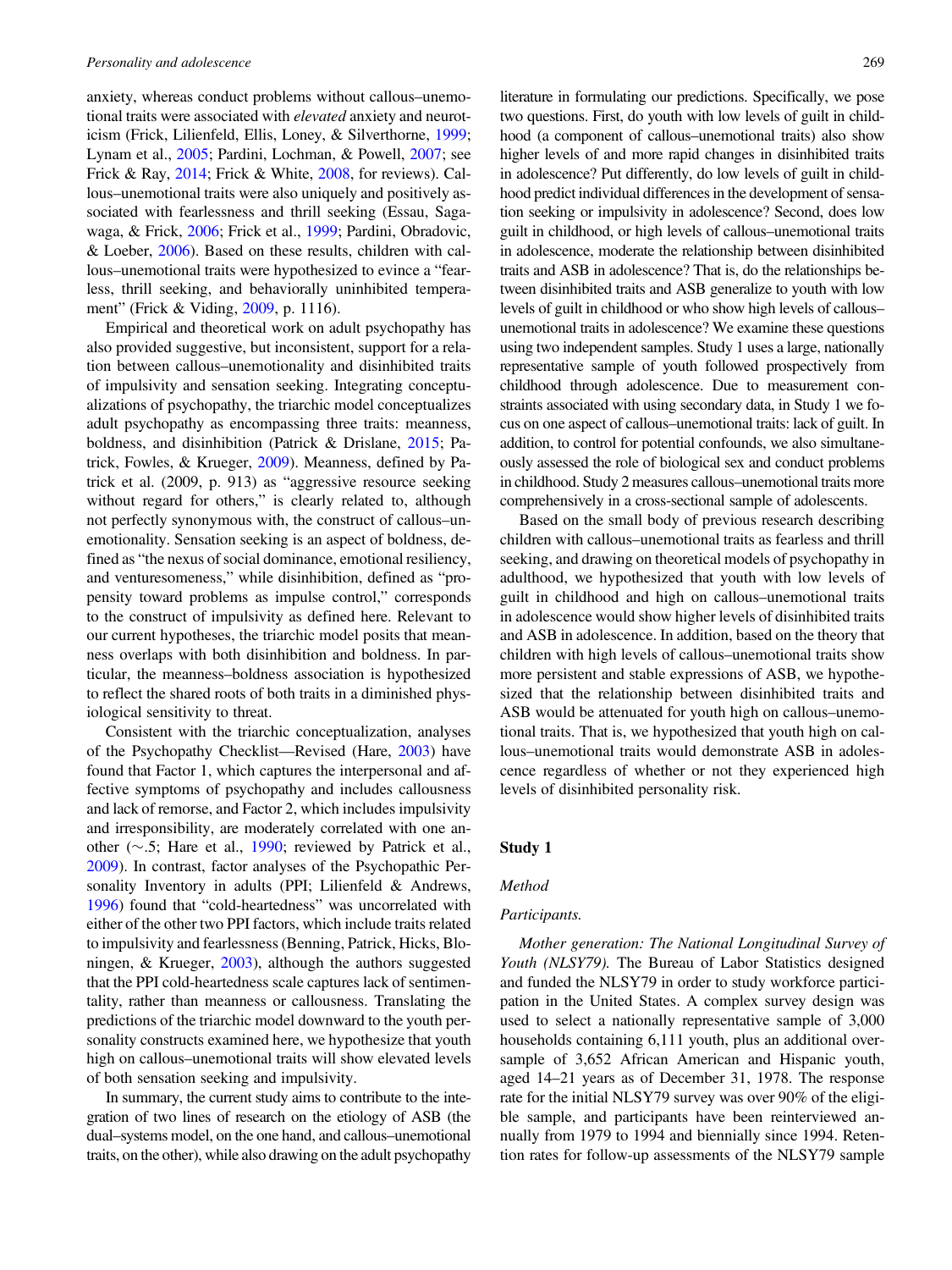were greater than 90% for the first 16 waves and greater than 80% for subsequent waves.

Adolescent generation: The NLSY79 Children and Young Adults (CNLSY). Beginning in 1986, the biological children of the NLSY79 women were assessed biennially (Chase-Lansdale, Mott, Brooks-Gunn, & Phillips, [1991](#page-14-0)). The initial participation rate was 95%, and the average retention rate through 2006 was approximately 90%. Beginning in 1988, children over the age of 10 completed individual supplemental interviews that assessed their attitudes and behaviors. Finally, beginning in 1994, older children who were age 15 by the end of the survey calendar year (termed young adults by the NLSY survey administrators) were administered a separate interview. As of 2006, 11,466 children were identified as having been born to 6,283 NLSY79 women. After weighting for sample selection, the average NLSY79 woman had 1.9 children as of 2006, which is more than 90% of their ultimate predicted childbearing. The current study uses data from youth who had nonmissing data on conduct problems or lack of guilt in childhood at least once between the ages of 4 and 10, and who reported on delinquent behavior or disinhibited personality at least once between ages 12 and 16.

#### Measures.

Disinhibited personality. Impulsivity was measured by youth self-report on three items: "I often get in a jam because I do things without thinking," "I think that planning takes the fun out of things," and "I have to use a lot of self-control to keep out of trouble." Sensation seeking was measured by youth self-report on the following three items: "I enjoy taking risks"; "I enjoy new and exciting experiences, even if they are a little frightening or unusual"; and "Life with no danger in it would be too dull for me." These six items comprised a scale intended to measure propensity for risk taking, which were drawn from multiple inventories (Center for Human Resource Research, [2009](#page-14-0)), and all items were rated on a 4-point scale ranging from strongly disagree to strongly agree. Note that previously published factor analytic work of these items indicates that they comprise distinct factors (Harden & Tucker-Drob, [2011](#page-14-0)). Moreover, the pattern of correlations between sensation seeking, impulsivity, and Big Five personality traits in the full CNLSY sample were consistent with previous empirical research, with significant and positive correlations between sensation seeking and concurrent measures of extraversion and openness, and significant and negative correlations between impulsivity and concurrent measures of conscientiousness and emotional stability (the reverse of neuroticism). The internal consistencies of the impulsivity and sensation seeking scales, averaged across waves, were moderate to high in magnitude ( $\alpha = 0.52$  for moderate,  $\alpha = 0.69$  for high).

Following previously published analyses of these variables (Harden, Quinn, & Tucker-Drob, [2012](#page-14-0)), sensationseeking and impulsivity sum scores were residualized for a

variety of demographic and maternal characteristics: socioeconomic status, measured using self-reported total family income ( $Mdn = $22,500/\text{year}$ ), including government support and food stamps but excluding income received by unmarried cohabiting partners, when the mother was 30 years old; maternal cognitive ability, measured in the 1980 assessment using composite scores on the word knowledge, paragraph comprehension, math knowledge, and arithmetic reasoning subtests of the Armed Services Vocational Aptitude Battery; maternal education, measured using maternal report of the number of years of school they had completed  $(M = 13.4)$ years,  $SD = 2.50$  years; approximately 9% of the sample reported 11 years or less); and *maternal age at first birth*  $(M =$ 21.9,  $SD = 4.52$ , range = 11.7–38.3 years). This process ensures that associations between childhood characteristics and disinhibited traits are not confounded by these household characteristics. It also ensures that the associations between disinhibited traits and ASB are not similarly confounded. Residualized sum scores were then standardized to z scores prior to conducting analyses.

Adolescent ASB. Beginning in 1988, children who were at least 10 years old but not yet 15 were administered the Child Self-Administered Supplement, which included six items from the Self-Report of Delinquency (SRD; Elliott & Huizinga, [1983\)](#page-14-0): hurt someone bad enough to need bandages or a doctor; lied to a parent about something important; took something from a store without paying for it; intentionally damaged or destroyed property that did not belong to you; had to bring your parent(s) to school because of something you did wrong; and skipped a day of school without permission. Beginning in 1994, youth who were 15 years old or older were administered the Young Adult Assessment, which also included the six SRD items. Because of budgetary constraints, the SRD items were dropped from the Young Adult Assessment (but not the Child Self-Administered Supplement) in 2000 only. Each of the SRD items was dichotomized as never versus at least once or more and summed. Symptom counts thus ranged from 0 to 6 ( $Mdn = 1$ ,  $M = 1.29$ ,  $SD =$ 1.39). Previous analyses of CNLSY data (described in Harden et al., [2009\)](#page-14-0) have tested the criterion validity of the SRD items and found that these items significantly predict, for both males and females, the odds of being convicted for a nontrivial criminal offense (excluding drug possession), controlling for a broad variety of demographic and contextual background variables. The Cronbach  $\alpha$  value for the six SRD items was 0.64–0.68 at each assessment wave.

Child conduct problems. Biennially beginning in 1986, mothers reported on children's conduct problems using nine items: cheats or tells lies; bullies or is cruel/mean to others; breaks things deliberately; is disobedient at school; has trouble getting along with teachers; argues too much; is disobedient at home; is stubborn, sullen, or irritable; and has a strong temper and loses it easily. Items were rated on a 3-point scale ranging from not at all true to very true. The Cronbach  $\alpha$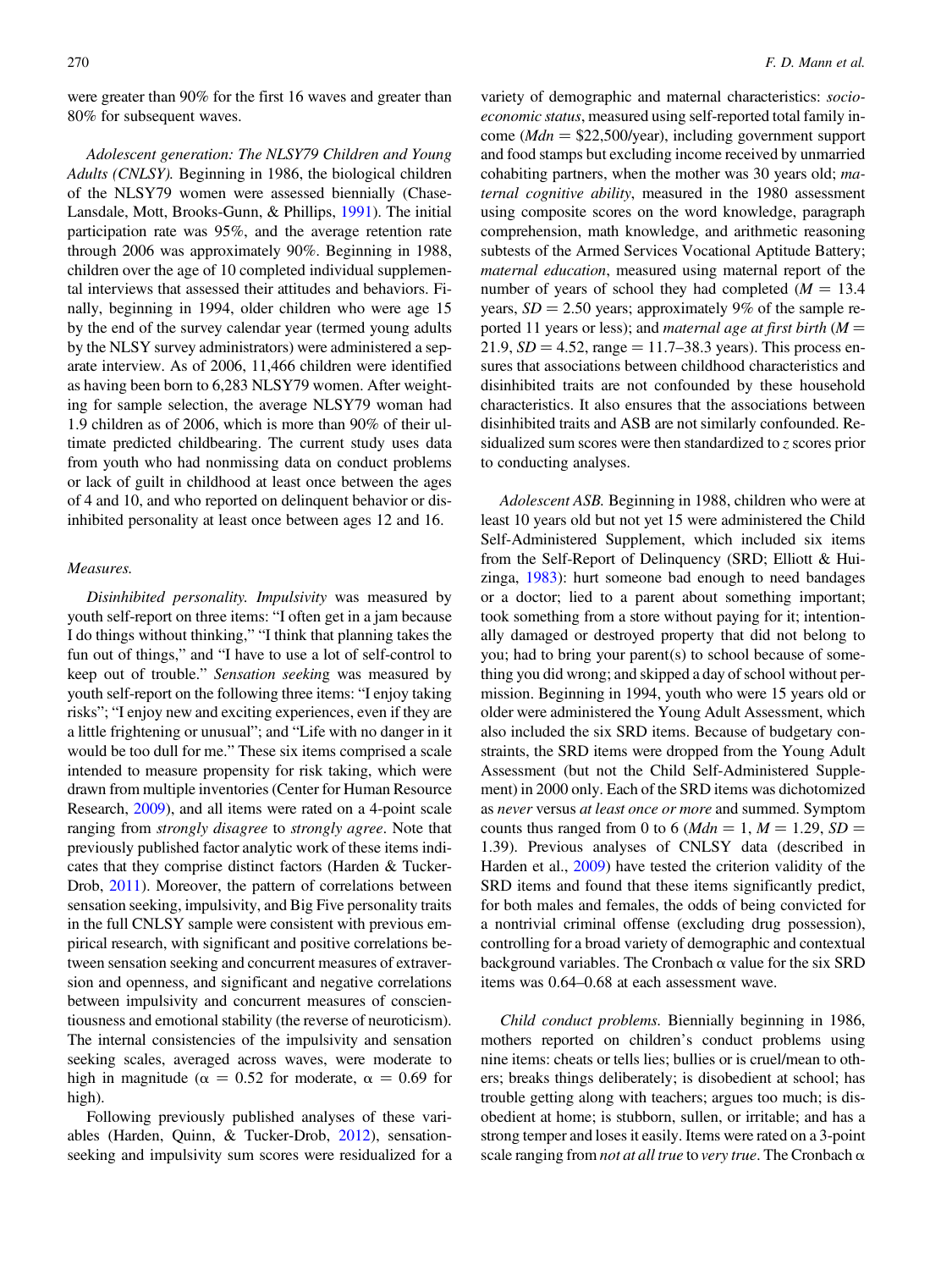value for the nine items was 0.81–0.83 across assessment waves. A broad composite score for childhood conduct problems was constructed by calculating the mean response across nine items and four age groups:  $4-5$ ,  $6-7$ ,  $8-9$ , and  $10-11$  (*M*  $= 0.40, SD = 0.29$ . Table 1 summarizes the stabilities across childhood for conduct problems, descriptive statistics at each age, and the zero-order relations between the composite score and scores at each age. For subsequent analyses, conduct problems scores were standardized.

Child lack of guilt. Biennially beginning in 1986, mothers reported on whether their child "does not seem to feel sorry about misbehaving" on a 3-point scale ranging from not at all true to very true. The mean rating on this item across ages 4–5, 6–7, 8–9, and 10–11 ( $M = 0.39$ ,  $SD = 0.42$ ) was used to measure average lack of guilt across childhood. [Table 2](#page-5-0) summarizes the stabilities across childhood (lack of) guilt, sample statistics at each age, and the relations between the composite score and scores at each age. To ease interpretation, lack of guilt scores were standardized for use in subsequent analyses.

Analytic methods. Patterns of missing data are complex and are described in detail in the CNLSY user's guide (see [http://www.nlsinfo.org/childya/nlsdocs/guide/intro/Retention.](http://www.nlsinfo.org/childya/nlsdocs/guide/intro/Retention.htm) [htm](http://www.nlsinfo.org/childya/nlsdocs/guide/intro/Retention.htm)). Of the 7,106 youth included in the current analysis, 80% contributed data on ASB at ages 12–13, 78% at ages 14–15, and 70% at age 16–17. All models were estimated using full information maximum likelihood, which has been recommended as the preferred method for accounting for missing data (Schafer & Graham, [2002\)](#page-15-0). In addition, standard errors and model fit statistics were adjusted for nonindependence of data on children from the same family (i.e., sibling clusters; Rabe-Hesketh & Skrondal, [2006](#page-15-0)). Datawere modeled using a series of latent growth curve models (LGMs; McArdle & Nesselroade, [2003;](#page-14-0) Meredith & Tisak, [1990\)](#page-14-0) in the software program Mplus version 7.11 (Muthén  $\&$ Muthén, [1998–](#page-15-0)2012). Absolute model fit was evaluated using model  $\chi^2$  and root mean square error of approximation (RMSEA), which measures the amount of misfit on the model per model degree of freedom (Steiger, [1990\)](#page-15-0). RMSEA values of less than 0.05 indicate a close fit, and values up to 0.08 represent reasonable errors of approximation. Model comparisons were made using change in model  $\chi^2$  and Akaike information criteria (AIC), which provide a parsimony-adjusted index of predictive fit, with lower values indicating preferred models.

The trivariate growth curve model is depicted in [Figure 1.](#page-6-0) Changes in adolescent ASB, impulsivity, and sensation seeking from ages 12–13 years to 15–16 years were each modeled as a function of a latent intercept factor, representing individual differences in initial levels of each construct, and a latent slope factor, representing individual differences in within-individual change across the three waves of data collection. Consistent with previously published analyses of these data (Harden et al., [2012\)](#page-14-0), to account for departures from linearity, change was modeled using a "latent basis" model, in which the loadings of each slope factor on the first and last measure of each construct were fixed to 0 and 1, respectively, while the loadings on the intermediate measurements were freely estimated from the data (McArdle, [2009\)](#page-14-0). Next, the latent intercept and slope factors were regressed on three variables: biological sex, child conduct problems, and child lack of guilt. These regressions test whether average levels of childhood conduct problems, lack of guilt, and male sex predict individual differences in the development of disinhibited personality in adolescence.

Next, we expanded the trivariate growth curve (main effects) model to a trivariate growth curve (moderation) model that allowed for the correlations among the latent intercept

| Childhood Measure | <b>Descriptive Statistics</b> | <b>Conduct Problems</b> |         |         |           |      |         | Low Guilt |         |           |      |  |
|-------------------|-------------------------------|-------------------------|---------|---------|-----------|------|---------|-----------|---------|-----------|------|--|
|                   | M(SD)                         | $4 - 5$                 | $6 - 7$ | $8 - 9$ | $10 - 11$ | Avg. | $4 - 5$ | $6 - 7$   | $8 - 9$ | $10 - 11$ | Avg. |  |
| Conduct problems  |                               |                         |         |         |           |      |         |           |         |           |      |  |
| Age $4-5$         | 0.42(0.34)                    | 1.00                    |         |         |           |      |         |           |         |           |      |  |
| Age $6-7$         | 0.37(0.32)                    | .55                     | 1.00    |         |           |      |         |           |         |           |      |  |
| Age $8-9$         | 0.39(0.34)                    | .51                     | .61     | 1.00    |           |      |         |           |         |           |      |  |
| Age 10-11         | 0.39(0.35)                    | .47                     | .56     | .65     | 1.00      |      |         |           |         |           |      |  |
| Childhood mean    | 0.40(0.29)                    | .77                     | .80     | .84     | .84       | 1.00 |         |           |         |           |      |  |
| Low guilt         |                               |                         |         |         |           |      |         |           |         |           |      |  |
| Age $4-5$         | 0.44(0.63)                    | .36                     | .23     | .21     | .22       | .31  | 1.00    |           |         |           |      |  |
| Age $6-7$         | 0.39(0.61)                    | .23                     | .37     | .28     | .26       | .34  | .20     | 1.00      |         |           |      |  |
| Age $8-9$         | 0.37(0.60)                    | .24                     | .29     | .42     | .30       | .38  | .19     | .26       | 1.00    |           |      |  |
| Age 10-11         | 0.37(0.59)                    | .24                     | .27     | .33     | .45       | .40  | .18     | .23       | .28     | 1.00      |      |  |
| Childhood mean    | 0.39(0.42)                    | .40                     | .44     | .50     | .50       | .55  | .64     | .65       | .66     | .66       | 1.00 |  |

Table 1. Descriptive statistics and observed correlations among measures of conduct problems and low guilt in childhood (National Longitudinal Survey of Youth)

Note: Cross-time, same-measure correlations are italic and cross-measure, same-time correlations are bold. All correlations are significantly different than zero at  $p < .05$ .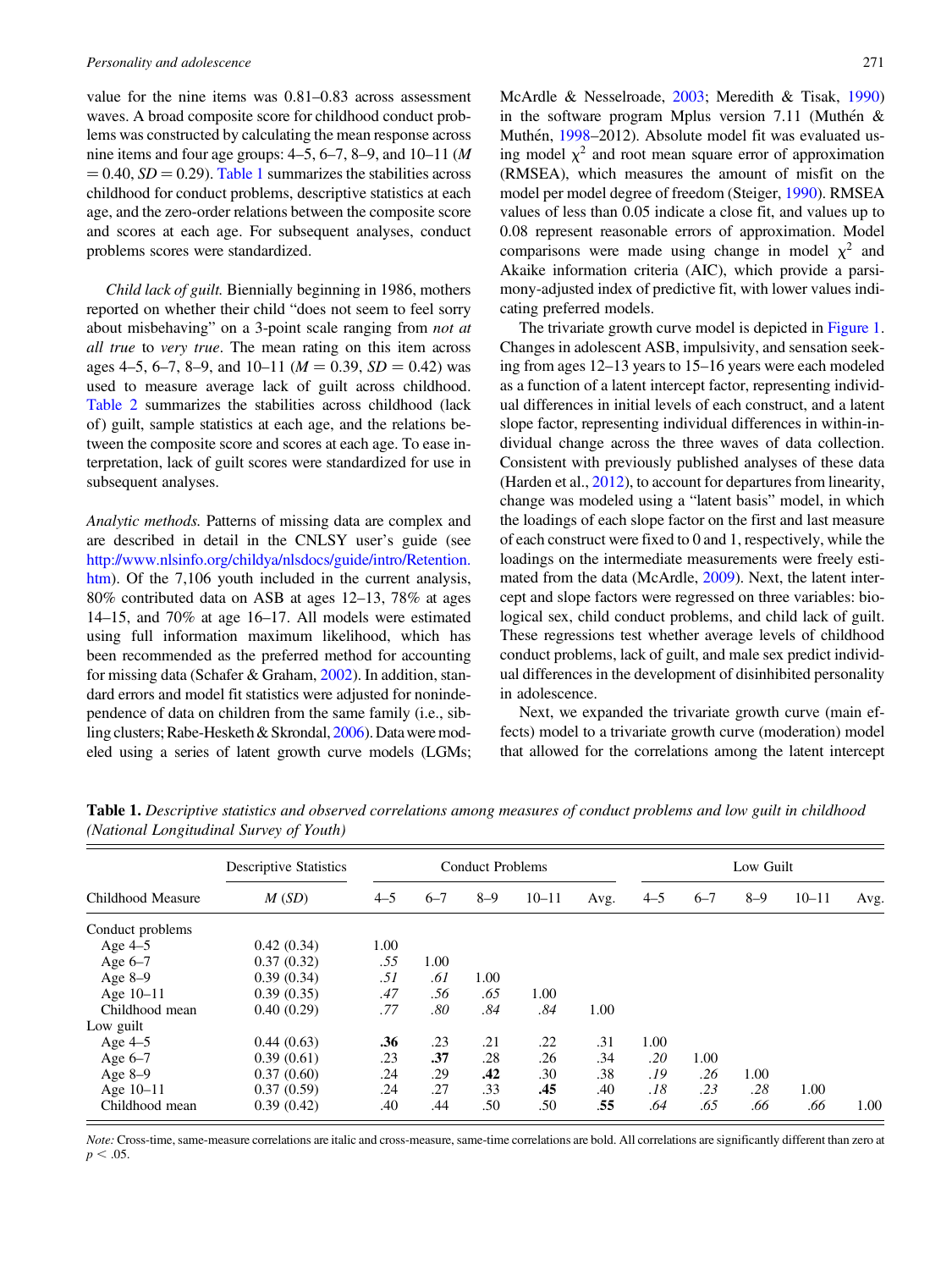|          | $IMP-12$ | $IMP-14$ | $IMP-16$ | $SS-12$ | $SS-14$ | $SS-16$ | $ASB-12$ | $ASB-14$ | $ASB-16$ | Child CP | Child LG |
|----------|----------|----------|----------|---------|---------|---------|----------|----------|----------|----------|----------|
| $IMP-12$ | 1.00     |          |          |         |         |         |          |          |          |          |          |
| $IMP-14$ | .27      | 1.00     |          |         |         |         |          |          |          |          |          |
| $IMP-16$ | .24      | .28      | 1.00     |         |         |         |          |          |          |          |          |
| $SS-12$  | .29      | .16      | .15      | 1.00    |         |         |          |          |          |          |          |
| $SS-14$  | .07      | .28      | .18      | .34     | 1.00    |         |          |          |          |          |          |
| $SS-16$  | .12      | .06      | .30      | .26     | .43     | 1.00    |          |          |          |          |          |
| $ASB-12$ | .28      | .20      | .15      | .20     | .11     | .08     | 1.00     |          |          |          |          |
| $ASB-14$ | .17      | .33      | .22      | .18     | .25     | .12     | .37      | 1.00     |          |          |          |
| $ASB-16$ | .14      | .18      | .28      | .14     | .20     | .28     | .26      | .41      | 1.00     |          |          |
| Child CP | .19      | .16      | .19      | .09     | .06     | .08     | .26      | .21      | .21      | 1.00     |          |
| Child LG | .11      | .08      | .10      | .01     | .02     | .04     | .16      | .13      | .14      | .55      | 1.00     |

<span id="page-5-0"></span>Table 2. Observed correlations among childhood characteristics, disinhibited personality, and ASB (National Longitudinal Survey of Youth)

Note: Cross-time, same-measure correlations are italic and cross-measure, same-time correlations are bold. ASB, antisocial behavior; IMP, impulsivity; SS, sensation seeking; CP, conduct problems; LG, low guilt (coded such that higher scores indicate lower levels of guilt). Correlations with an absolute value of  $<$ .03 are not significantly different than zero at  $p < .05$  (two tailed).

factors and latent slope factors to vary as linear functions of sex, childhood conduct problems, and lack of guilt. This model was used to test whether (level–level and slope– slope<sup>1</sup>) associations between disinhibited personality and ASB are moderated by individual differences in levels of guilt. Because callous–unemotional traits are higher, on average, in males and youth with childhood conduct problems, we included the moderating effect of sex and conduct problems, in order to ensure that any moderating effects of lack of guilt were not artifacts of sex differences or comorbidity with childhood conduct problems. All moderation effects were estimated simultaneously using moderated structural equation modeling (for an overview and detailed example, see Tucker-Drob, [2009\)](#page-15-0), such that each effect controls for potential moderation by the other covariates. These moderation effects test whether the relations among levels of and changes in disinhibited personality and ASB are consistent across biological sex, as well as individuals with a history of child conduct problems and low levels of guilt. Given the number of moderation effects tested in this model ( $m = 18$ ), to decrease the chance of Type I errors, we adopted a Bonferroni-corrected threshold for statistical significance ( $\alpha/m = \alpha_{\text{corrected}}$ ) 0.002), which is more stringent than conventional standards  $(\alpha = 0.05)$ .

#### Results of Study 1

Does low levels of guilt in childhood predict the development of disinhibited personality in adolescence? The first LGM fit the data well ( $\chi^2$  = 101.29, df = 25, p < .001; RMSEA = 0.02, comparative fit index  $[CFI] = 0.98$ , AIC = 84,011.71). [Figure 2](#page-7-0) shows the predicted levels of impulsivity, sensation seeking, and ASB implied by the growth curve model, as compared to the observed means at each age.

The model captures the observed pattern of mean-level change quite well, accounting for 41%–54% of the observed variance in sensation seeking at each age, 26%–40% of the observed variance in impulsivity, and 39%–42% of the observed variance in ASB. As previously reported (Harden et al., [2012](#page-14-0); Harden & Tucker-Drob, [2011\)](#page-14-0), mean changes in sensation seeking and ASB during adolescence were positive, whereas mean change in impulsivity was negative. [Figure 3](#page-8-0) shows the estimated correlations among the intercept and slope factors for the three constructs.

There were significant level–level associations among impulsivity, sensation seeking, and ASB: adolescents who were higher, on average, on any one of these phenotypes tended to be higher on all of the others. Moreover, there were significant change-change associations: adolescents who increased more rapidly in sensation seeking also increased more rapidly in delinquent behavior, and adolescents who declined more slowly in impulsivity also showed more rapidly increasing delinquent behavior. Finally, there was an inverse association between level and change for each variable: individuals who had initially higher levels showed, on average, less rapid increases (for sensation seeking and ASB) or more rapid decreases (for impulsivity). Such negative level–slope associations are frequently observed in LGM results. Thus, results of the trivariate latent growth curve model are consistent with previous literature.

[Figure 4](#page-8-0) plots the main parameters of interest from Model 1, that is, the standardized regressions of the latent intercept and slope factors on lack of guilt, male sex, and child conduct problems. Regarding the development of sensation seeking (shown in the left panel of [Figure 4\)](#page-8-0), male sex and child conduct problems predicted higher levels of sensation seeking,

<sup>1.</sup> Cross-variable level–slope associations were tested. However, using AIC and BIC as an indicator of model fit, a model that freely estimated crossvariable level–slope associations between impulsivity, sensation seeking, and antisocial behavior fit the data worse (AIC = 84,020.39, BIC = 84,446.25) than a model that constrained cross-variable level–slope associations to equal zero (AIC = 84,011.71, BIC = 84,396.35). Change in model  $\chi^2$  confirmed that constraining cross-variable level–slope associations to equal zero does not result in significant misfit to the data ( $\Delta \chi^2$  = 2.93,  $\Delta df = 6$ ,  $p = .82$ ).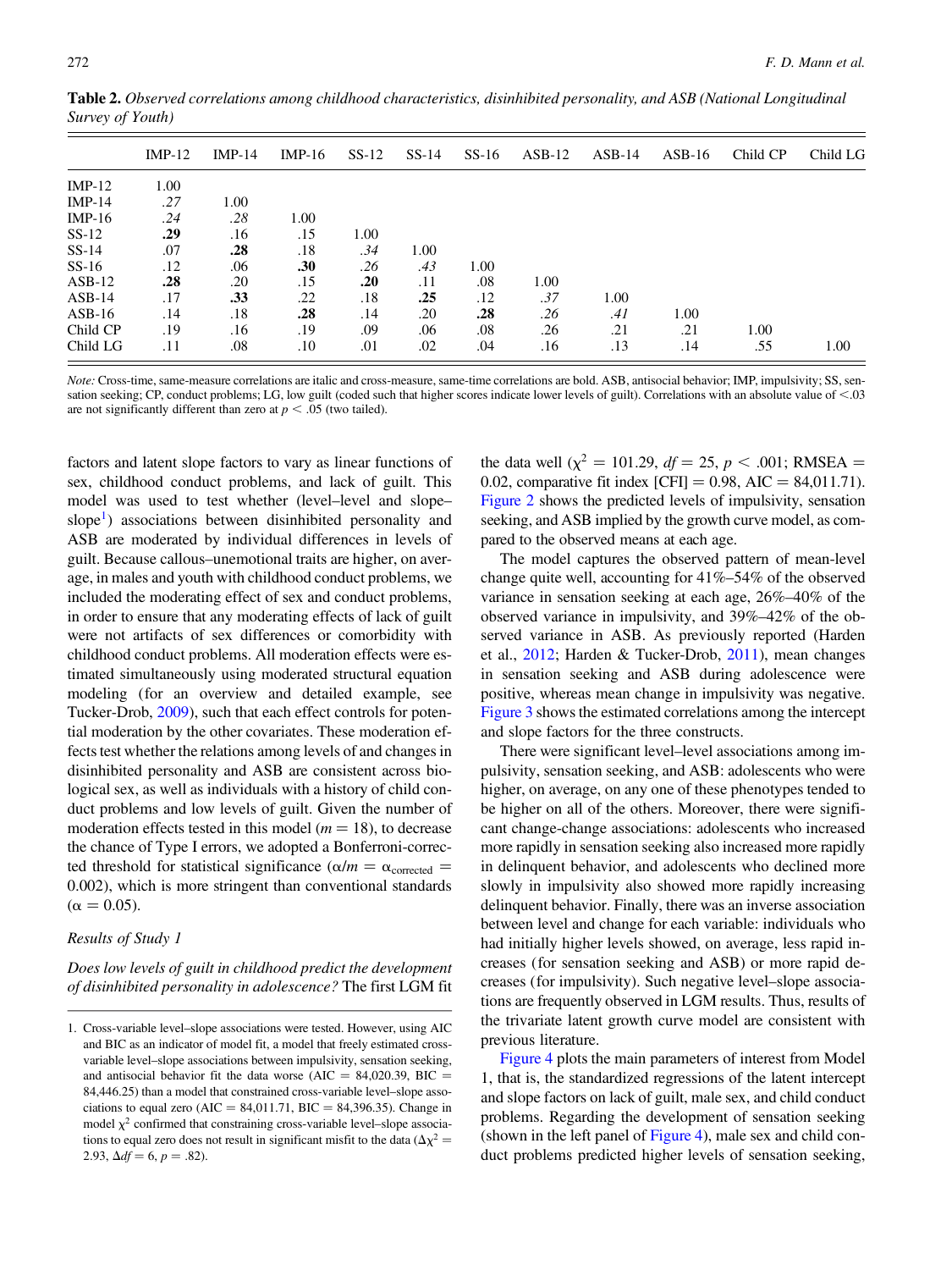<span id="page-6-0"></span>

Figure 1. The trivariate growth curve model (National Longitudinal Survey of Youth).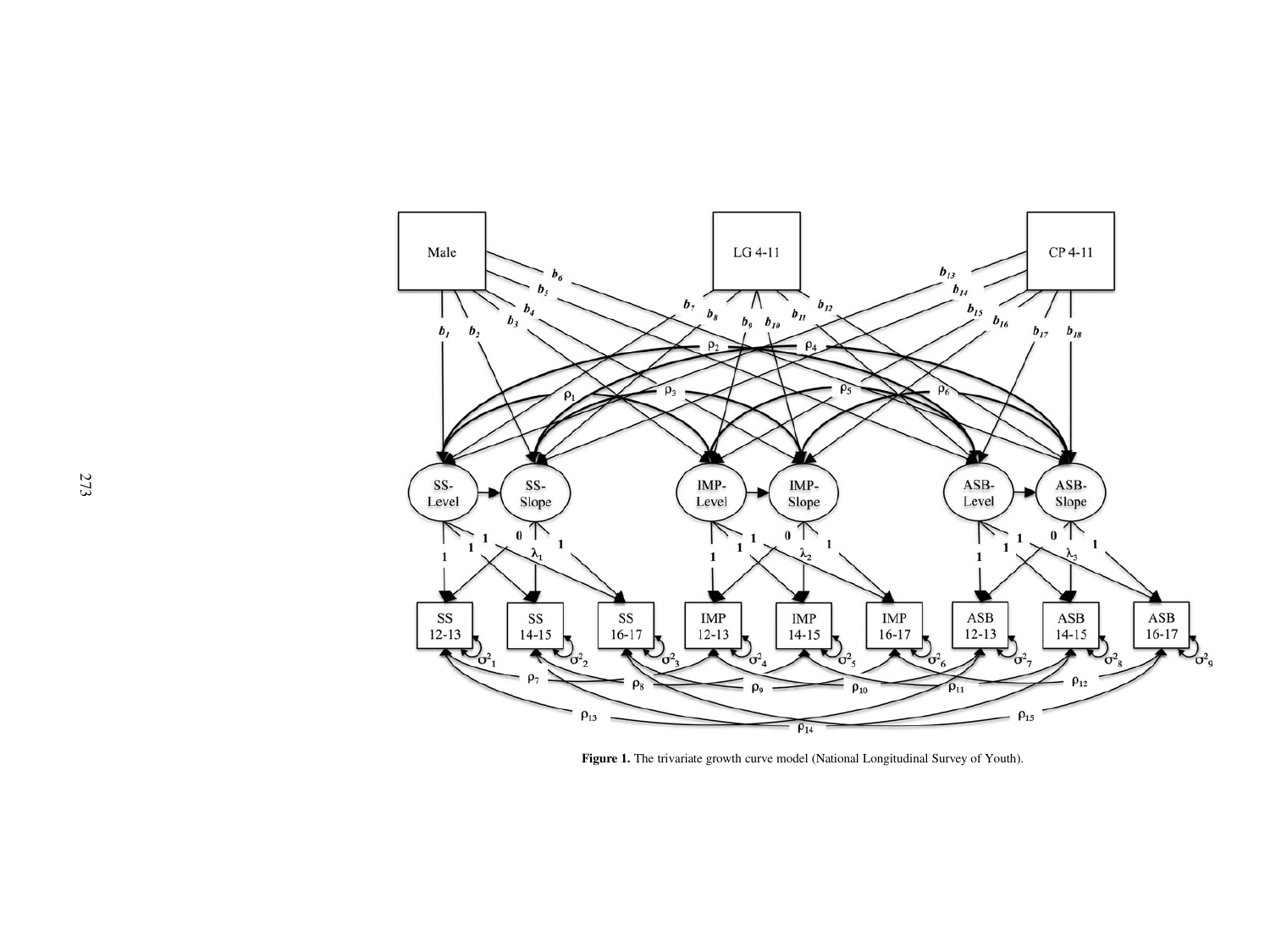<span id="page-7-0"></span>

Figure 2. The predicted levels of impulsivity, sensation seeking, and antisocial behavior implied by the growth curve model, as compared to the observed means at each age (National Longitudinal Survey of Youth).

whereas low levels of guilt in childhood predicted *lower* levels of sensation seeking. In addition, males showed more rapid increases in sensation seeking, compared to females. Neither child conduct problems nor lack of guilt predicted change in sensation seeking. Regarding impulsivity (shown in the right panel of [Figure 4](#page-8-0)), male sex and child conduct problems predicted higher levels of impulsivity, whereas child lack of guilt was unrelated to levels of impulsivity. None of the three variables predicted change in impulsivity. Note that these effects were estimated while simultaneously accounting for associations between disinhibited traits and ASB across adolescence (reported in [Figure 5](#page-9-0)), as well as associations between adolescent antisocial behavior and conduct problems in childhood, lack of guilt in childhood, and

biological sex: male sex and child conduct problems, but not lack of guilt, predicted higher levels of ASB in adolescence. However, none of the variables significantly predicted change in ASB ( $ps > .10$ ). Thus, while biological sex and conduct problems in childhood predicted initial levels of disinhibited traits, individual differences in change in these personality traits were not significantly associated with biological sex, conduct problems, or levels of guilt. Moreover, low levels of guilt in childhood predicted low levels of sensation seeking in adolescence, but did not predict levels of impulsivity or ASB. In other words, higher conduct problems predicted higher sensation seeking, impulsivity, and ASB; controlling for these effects, low levels of guilt predicted lower levels of sensation seeking.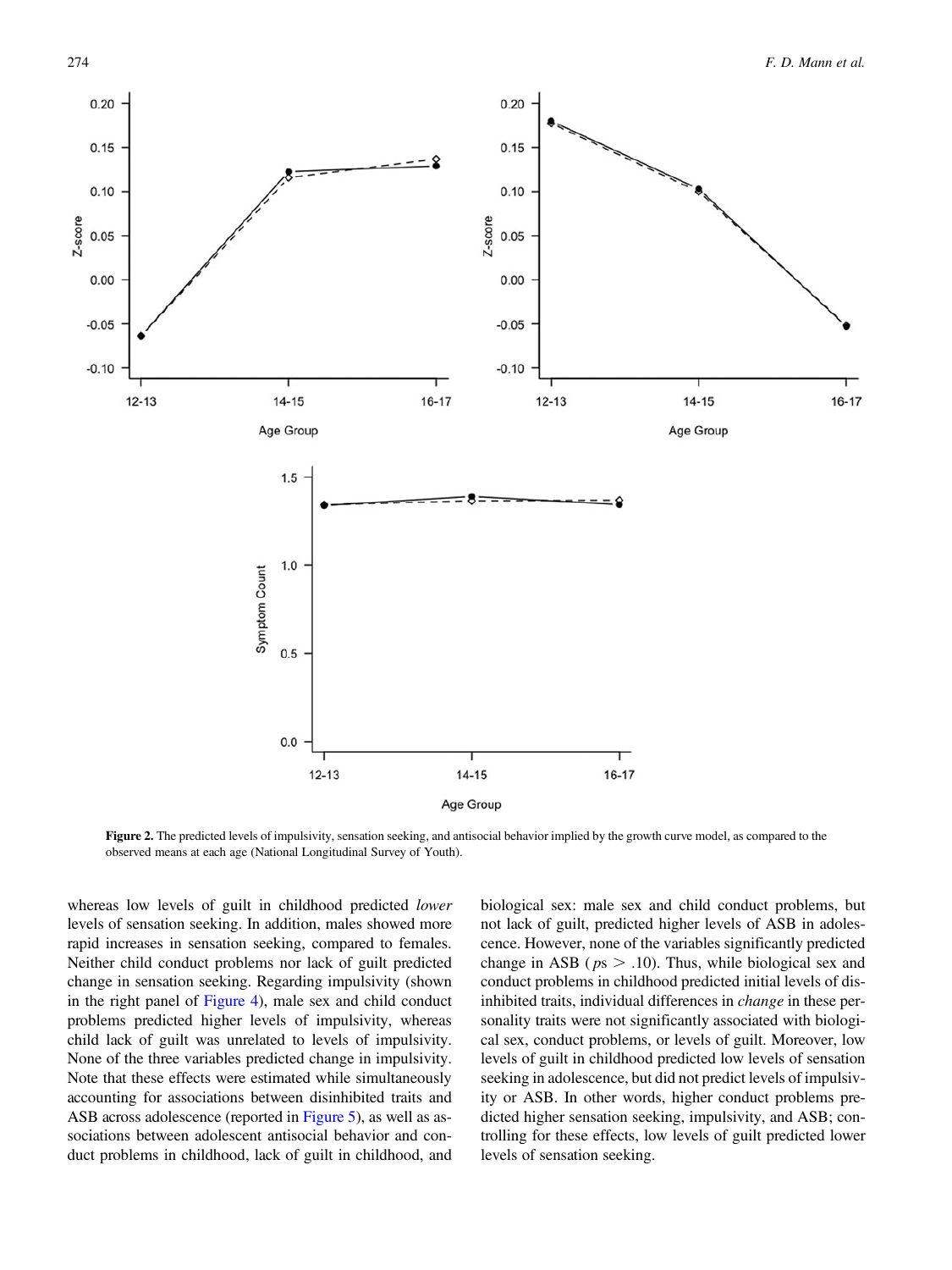<span id="page-8-0"></span>

Figure 3. The estimated correlations among the intercept and slope factors for the three constructs (National Longitudinal Survey of Youth).

Do child conduct problems and lack of guilt moderate associations between disinhibited personality development and ASB in adolescence? The interaction model (Model 2) fit the data significantly better than Model 1 (Satorra–Bentler scaled chi-square difference test  $[\Delta \chi] = 36.85$ ,  $\Delta df = 18$ ,  $p = .005$ , AIC = 84,004.79). The key parameters of interest

from Model 2 are the interaction terms representing whether male sex, child conduct problems, and child lack of guilt moderate the associations among disinhibited personality and ASB in adolescence. The interaction terms are scaled such that they represent the extent to which the level–level or slope–slope associations between two constructs increase



Figure 4. (Color online) The main parameters of interest from Model 1, that is, the standardized regressions of the latent intercept and slope factors on lack of guilt, male sex, and child conduct problems (National Longitudinal Survey of Youth).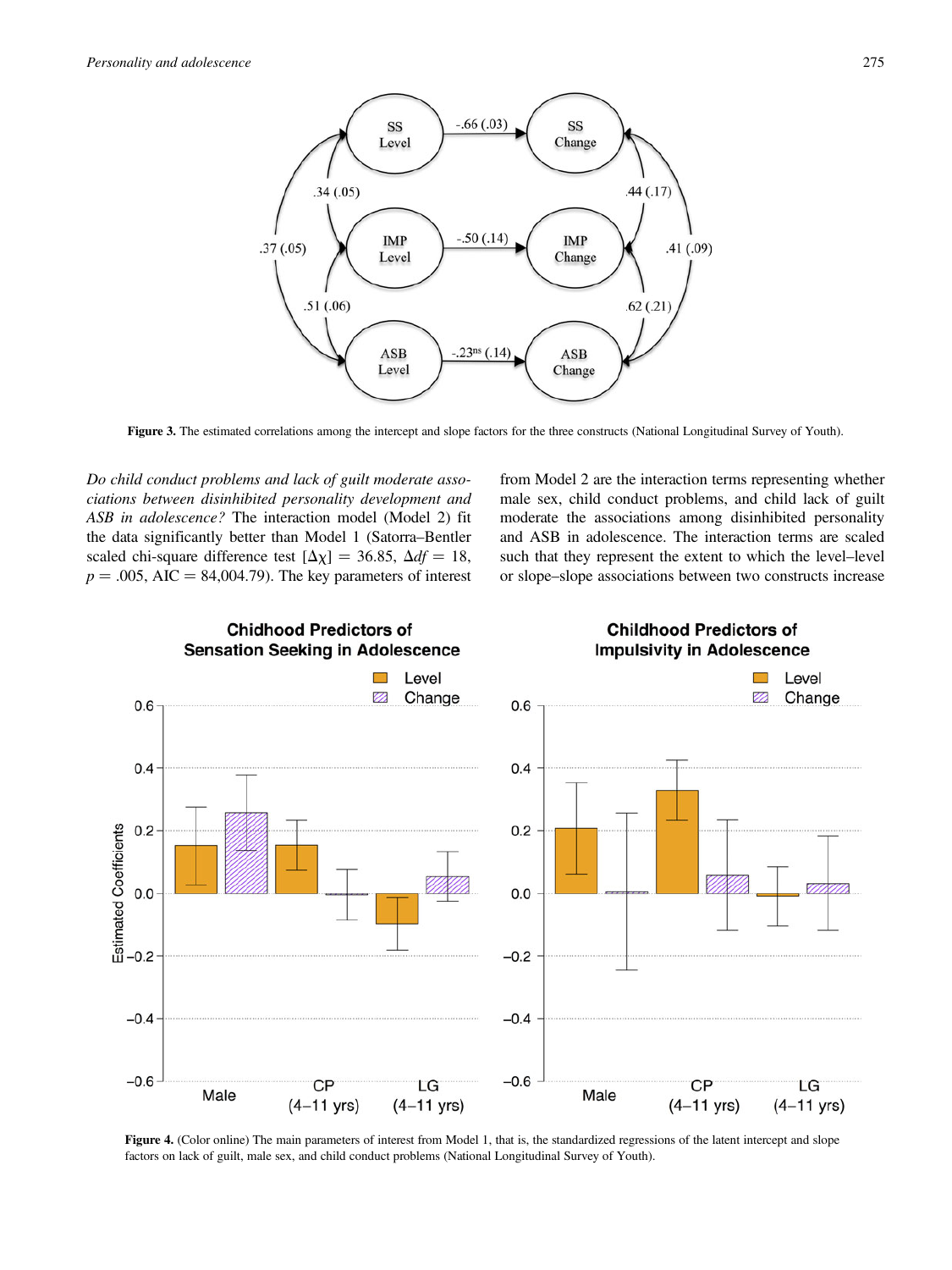<span id="page-9-0"></span>

Figure 5. The structural equation model (Texas Twin Project).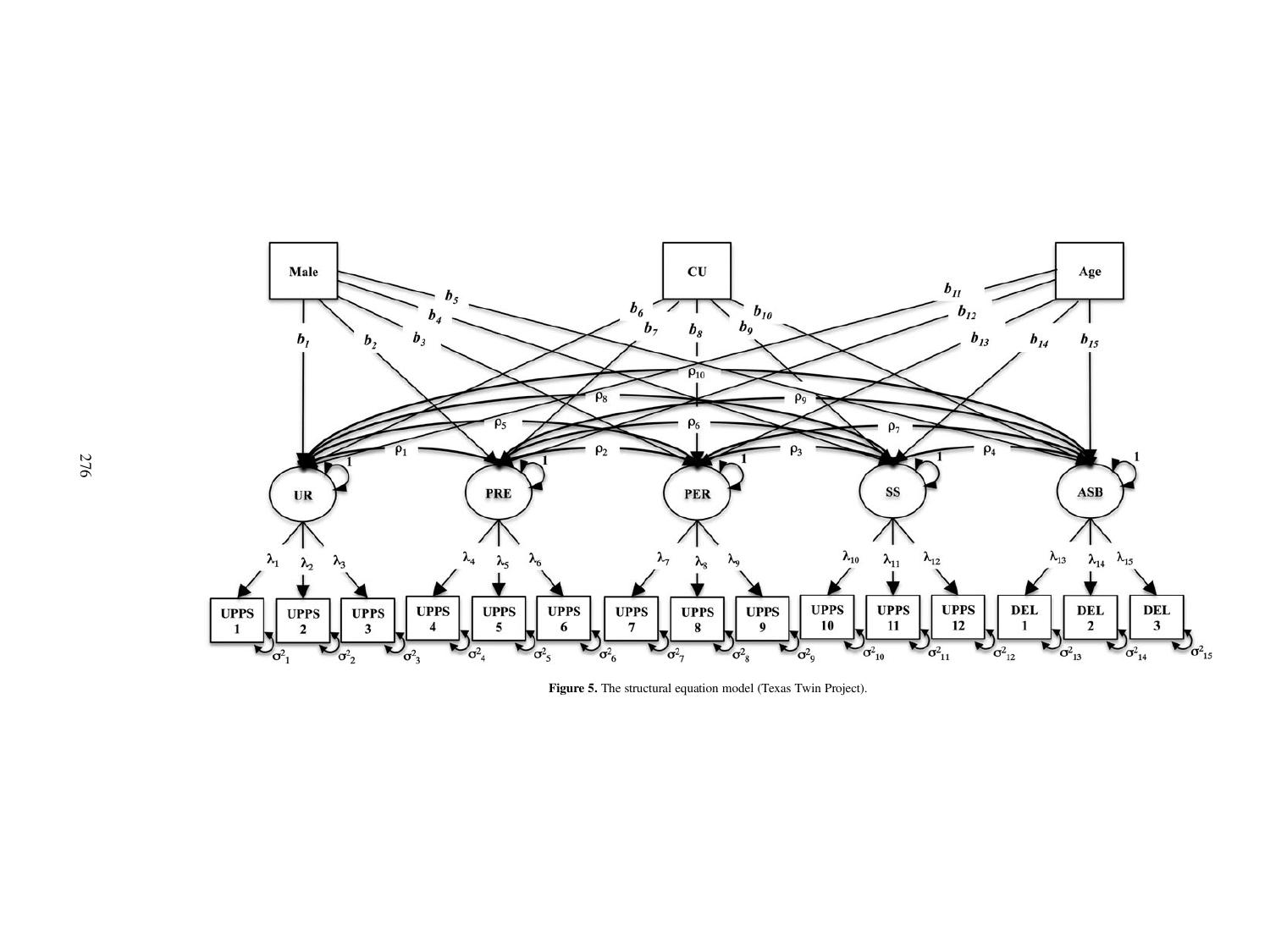or decrease with a 1 SD increase in the moderator or, alternatively, across biological sex.

Four results are notable. First, the associations between disinhibited traits were not moderated by child characteristics: biological sex, child conduct problems, and child lack of guilt all had negligible interaction effects on the level–level and slope–slope associations between impulsivity and sensation seeking. Second, biological sex ( $b = -0.09$ ,  $SE = 0.04$ ,  $p = .04$ ) and childhood conduct problems ( $b = -0.07$ ,  $SE = 0.02$ ,  $p = .007$ ) had interaction effects on the level–level association between impulsivity and ASB, with male sex and greater childhood conduct problems predicting a weaker association between levels of impulsivity and levels of ASB. Third, childhood conduct problems moderated the level–level association between sensation seeking and ASB ( $b = -0.09$ ,  $SE = 0.03$ ,  $p = .008$ ), with higher conduct problems again predicting a weaker association. None of these moderation effects, however, met a Bonferonni-corrected threshold for statistical significance ( $p < .002$ ). Fourth, the associations between changes in impulsivity, sensation seeking, and ASB were not moderated ( $ps > .05$ ) by biological sex, child conduct problems, or lack of guilt.

## Study 2

## Method

Participants. Participants were drawn from the Texas Twin Project (Harden, Tucker-Drob, & Tackett, [2013](#page-14-0)). Families were identified using public school rosters and recruited by phone call or mailing to participate in an ongoing study of risk-taking behavior. Parents provided verbal and written consent, and adolescents provided verbal and written assent, before families visited university campus to complete a battery of laboratory assessments, including a number of computerized questionnaires.

The sample consists of 978 adolescents from 481 families ages 13–20 years (*M* age = 15.76 years). All adolescents were either currently enrolled in high school at the time of participation or had recently graduated from high school, but had not yet begun college and were still living at home with primary caregivers.<sup>2</sup> Approximately one-third of the participating families had received some form of needs-based public assistance since their children were born. Approximately 6% of participants' mothers had not received a high school diploma, 6% only graduated high school, 23% had some college or vocational training, 35% had completed college, and 30% had education beyond college. The racial composition of the sample was approximately 60% non-Hispanic White, 18% Hispanic/Latino, 11% African American, 1% Native American, 4% Asian, and 6% mixed-race/other.

## Measures.

Disinhibited personality. Individual differences in disinhibited personality were measured by adolescent self-report on the urgency, (lack of) premeditation, (lack of) perseverance, and sensation seeking subscales of the UPPS Impulsive Behavior Scale (Whiteside, Lynam, Miller, & Reynolds, [2005](#page-15-0)). Ten items measured individual differences in urgency ( $\alpha$  = 0.87), including "I have trouble controlling my impulses" and "It is hard for me to resist acting on my feelings." Premeditation ( $\alpha$  = 0.84) and perseverance ( $\alpha$  = 0.84) were measured using 12 items each, including "My thinking is usually careful and purposeful" and "I concentrate easily," respectively. Individual differences in sensation seeking ( $\alpha = 0.86$ ) were indexed using 11 items, including "I quite enjoy taking risks" and "I welcome new and exciting experiences and sensations, even if they are frightening and unconventional." All items were rated on a 4-point scale ranging from agree strongly to disagree strongly.

Adolescent ASB. Antisocial behavior was measured by adolescent self-report on 36 items that assessed involvement in a variety of delinquent behaviors ( $\alpha = 0.88$ ) ranging from relatively minor violations (e.g., "been suspended or expelled from school") to criminal offenses (e.g., "stolen or tried to steal something worth more than \$50"). All items were rated on a 3-point scale ( $0 = never$ ,  $1 = once$ ,  $2 = more than once$ ).

Adolescent callous–unemotional traits. Individual differences in callous–unemotional traits ( $\alpha = 0.78$ ) were measured using 24 items from the Inventory of Callous–Unemotional Traits (Essau et al., [2006](#page-14-0); Kimonis et al., [2008](#page-14-0)). All items were rated on a 4-point scale ranging from  $1 = disagree$  to  $4 = agree.$  Consistent with current methodological recommendations (Ray, Frick, Thornton, Steinberg, & Cauffman, [2015\)](#page-15-0), the Inventory of Callous–Unemotional Traits was not decomposed into component subscales. Instead, a composite scale was created by calculating a mean score of all 24 items.

Analytic methods. Of the 978 adolescents included in the current analyses, 97% to 99% of participants had no missing data across observed indicators of personality and ASB. Analyses were conducted using Mplus version 7.1 (Muthén & Muthén, [1998–](#page-15-0)2012). Given the objectives of Study 2, adolescent twins were analyzed as individuals (as opposed to sibling pairs) with standard errors corrected for the nonindependence of observations using a sandwich estimator (Asparouhov & Muthén, 2006). Data were analyzed using confirmatory factor analysis (CFA) models (Jöreskog, [1969;](#page-14-0) Wirth & Edwards, [2007\)](#page-15-0) and moderated structural equation (SEM) models (Kline, [2005](#page-14-0)). Similar to Study 1, model fit was evaluated using model  $\chi^2$ , RMSEA, and AIC.

A CFA model of disinhibited personality was fit to the data. This model was fit to test the performance of the UPPS impulsive behavior scale in the current sample, and confirm that a correlated four-factor model sufficiently recovered

<sup>2.</sup> Less than 2% of participants were 19 years or older at the time of data collection; results remain largely unchanged after excluding these participants from analyses.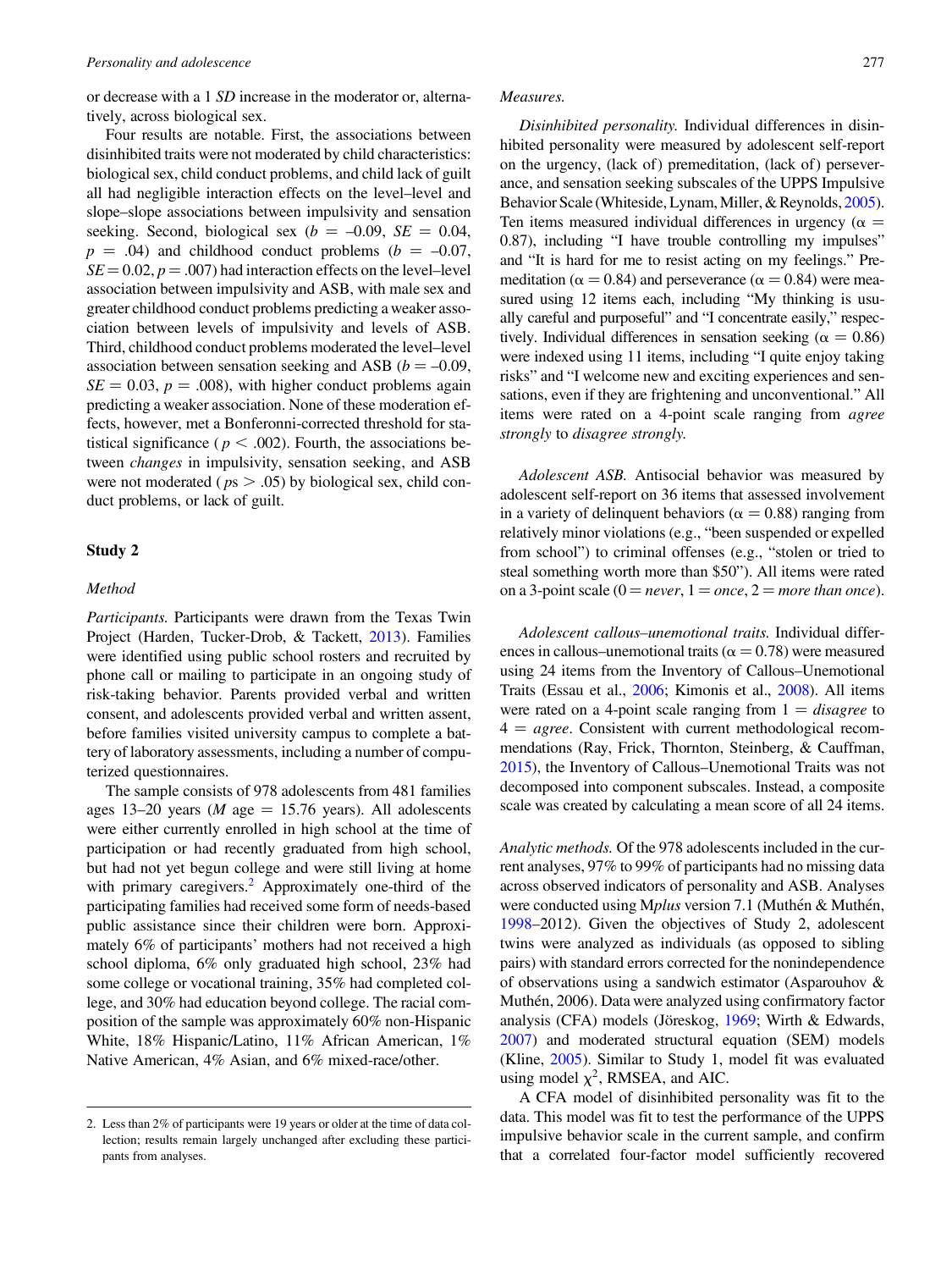observed patterns of variance and covariance among indicators of disinhibited personality. Specifically, each item was specified as a categorical indicator of one of four continuous latent constructs: urgency, (lack of) premeditation, (lack of) perseverance, and sensation seeking. Latent constructs were scaled using unit variance identification. Item-level residual variances, factor loadings, and correlations among latent constructs were freely estimated. Because age trends and sex differences in disinhibited personality and ASB are well documented (Cross, Copping, & Campbell, [2011](#page-14-0); Cross, Cyrenne, & Brown, [2013](#page-14-0); Harden & Tucker-Drob, [2011;](#page-14-0) Shulman et al., [2015\)](#page-15-0), age and biological sex were specified as exogenous covariates in all models.

We then expanded the CFA model to include an additional 36 items that were specified as indicators of an ASB construct. In addition, a standardized measure of callous–unemotional traits was included as an observed covariate of disinhibited personality and ASB (see [Figure 5\)](#page-9-0). This model was used to (a) estimate the cross-sectional effects of age, biological sex, and callous–unemotional traits on disinhibited personality and ASB, and (b) test whether (level–level) associations between disinhibited personality and ASB are moderated by individual differences in callous–unemotional traits. Moderation was tested by specifying latent correlations between disinhibited personality and ASB to simultaneously interact with age, biological sex, and callous–unemotional traits. Again, all moderation effects were estimated simultaneously, such that each effect controls for potential moderation by the other covariates. Similar to Study 1, given the number of moderations effects tested in this model  $(m = 30)$ , to decrease the chance of Type I errors, we adopt a Bonferroni-corrected threshold for statistical significance ( $\alpha/m = \alpha_{\text{corrected}} = 0.001$ ).

# Results of Study 2

The CFA model of disinhibited personality (i.e., Model 1) fit the data well ( $\chi^2 = 3{,}529.67$ ,  $df = 1{,}021$ ,  $p < .001$ ; RMSEA  $= 0.05$ , CFI  $= 0.89$ ). All items showed moderate to high  $(range = 0.322 - 0.828)$  and statistically significant loadings  $(p < .001)$  onto their respective constructs. In addition, estimated covariances between latent constructs were consistent with those documented in previous studies (Whiteside & Lynam, [2001](#page-15-0); Whiteside et al., [2005\)](#page-15-0).

What are the cross-sectional associations between callous– unemotional traits, disinhibited personality, and ASB in adolescence? The main effects SEM depicted in [Figure 5](#page-9-0) fit the data well ( $\chi^2 = 5,783.79$ ,  $df = 3,377$ ,  $p < .001$ ; RMSEA =  $0.03, CFI = 0.87, AIC = 112,958.25$ . The results are reported in Table 3. The effects of age and biological sex on latent constructs were largely consistent with the age trends and sex differences documented in Study 1. Lack of premeditation decreased, on average, across adolescence, though this trend was not significant, whereas levels of sensation seeking and delinquent behavior significantly increased across adolescence. Male sex was associated with higher levels of sensation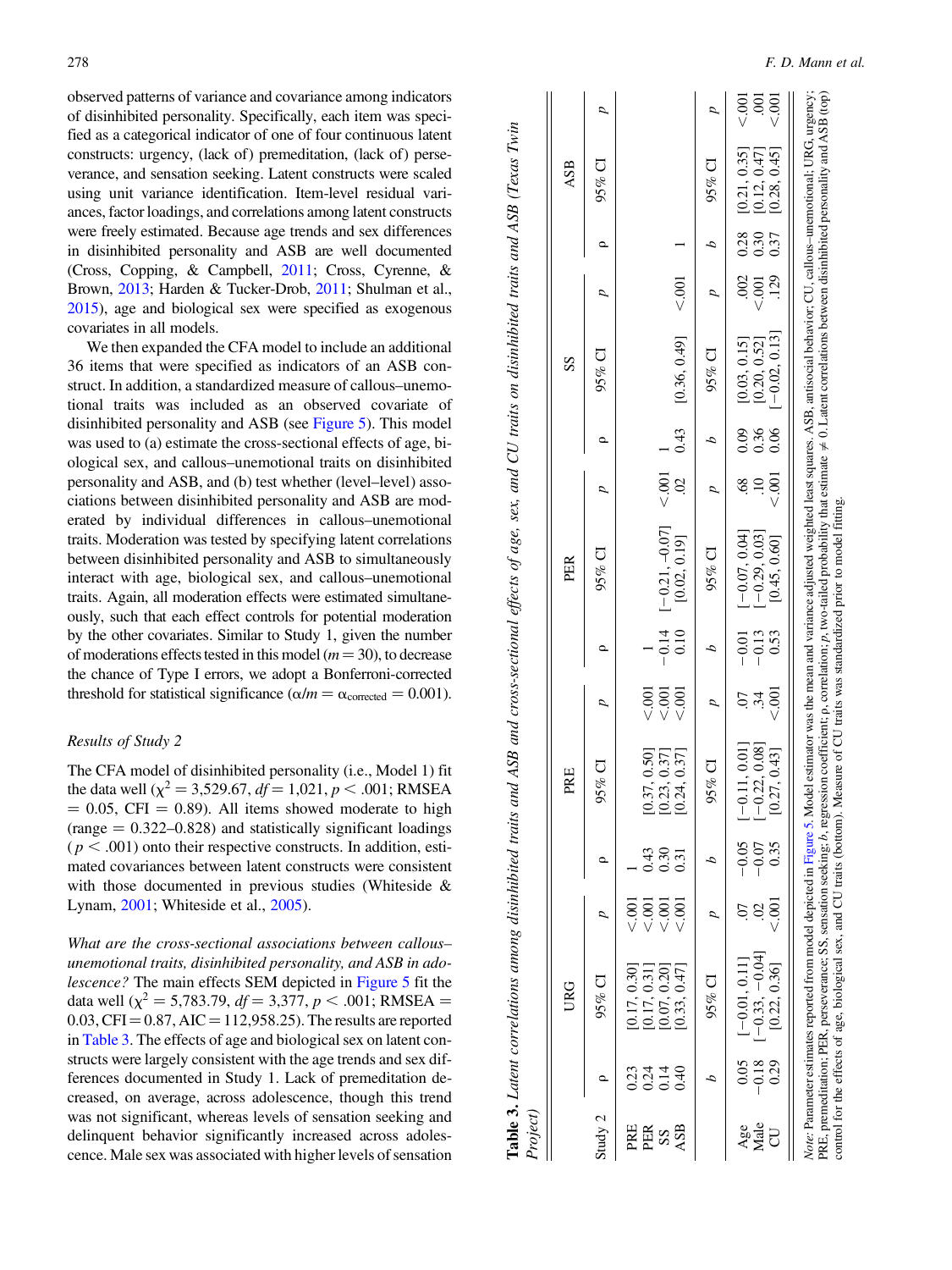seeking and ASB. A lower level of urgency, in contrast, was associated with male sex.

Callous–unemotional traits were significantly associated with impulsive traits, such that individuals high on callous– unemotional traits tended to be high on urgency, lack of premeditation, and lack of perseverance. This is in contrast to the estimated association between callous–unemotional traits and the sensation-seeking construct, which was not significant and approached zero. Again, similar to the results of Study 1, ASB was positively and significantly associated with disinhibited personality: higher levels of antisocial behavior were associated with higher levels of urgency, lower levels of premeditation,lowerlevels of perseverance, and higher levels of sensation seeking. In contrast to the negligible relation with childhood lack of guilt in Study 1, ASB was positively and significantly associated with callous–unemotional traits in adolescence.

Do callous–unemotional traits moderate associations between disinhibited personality and ASB in adolescence? Model  $\chi^2$  and AIC led to an equivocal decision regarding whether the interaction SEM fit the data better than the main effects model. A Satorra–Bentler scaled chi-square difference test ( $\Delta \chi = 48.05$ ,  $\Delta df = 30$ ,  $p = .019$ ) indicated that the moderation model fit the data better than the main effects model. However, AIC indicated that the main effects model  $(AIC = 112,958.25)$  was preferred to the interaction model  $(AIC = 112,962.154)$ . To adjudicate between these discrepant model fit statistics, we examined additional fit statistics, specifically Bayesian information criteria (BIC) and samplesize adjusted BIC (SSBIC). These additional fit statistics indicated that the main effects model (BIC =  $114,473.68$ ,  $SSBIC = 113,479.62$  was preferred to the interaction model  $(BIC = 114,622.83, SSBIC = 113,533.49)$ . Regardless, results of the moderation model provided little to no evidence that correlations among urgency, premeditation, perseverance, sensation seeking, and ASB vary as a function of age, biological sex, or individual differences in callous–unemotional traits. Specifically, biological sex did not significantly moderate correlations among disinhibited personality and ASB ( $ps > .05$ ). There was weak evidence that individual differences in callous–unemotional traits moderate associations between urgency and ASB ( $b = -0.07$ ,  $SE = 0.03$ ,  $p = .04$ ), as well as between premeditation and sensation seeking ( $b = -0.09$ ,  $SE = 0.03$ ,  $p = .01$ ). Results also provide weak evidence that age moderates the association between premeditation and sensation seeking  $(b=0.05, SE=0.02, p=.04)$ , as well as between premeditation and ASB ( $b = 0.06$ ,  $SE = 0.03$ ,  $p =$ .04). However, these moderation effects did not reach a Bonferroni-corrected threshold for statistical significance ( $p < .001$ ).

#### Discussion

In Study 1, using a large, nationally representative sample of youth followed from early childhood through middle adolescence, we examined whether childhood conduct problems and low levels of guilt predicted patterns of age-related

change in disinhibited personality (i.e., impulsivity and sensation seeking) during adolescence, and whether these childhood characteristics moderated the associations between change in disinhibited personality and the development of ASB. We found evidence that childhood conduct problems and lack of guilt do differentially predict initial levels of disinhibited personality traits in adolescence. Conduct problems predicted higher levels of sensation seeking and impulsivity, whereas controlling for biological sex and conduct problems, low levels of guilt predicted lower levels of sensation seeking.

Childhood conduct problems and lack of guilt did not, however, significantly predict *change* in disinhibited personality or ASB during adolescence. That is, individuals with a history of childhood conduct problems and low levels of guilt did not show more rapid increases in sensation seeking or less rapid decreases in impulsivity. Rather, children higher in conduct problems exhibited higher levels of sensation seeking, poorer impulse control, and higher levels of ASB over the entire course of adolescence. Thus, while there are certainly individual differences in the rapidity of change in disinhibited personality, childhood conduct problems and low levels of guilt do not appear to be the province of these individual differences. Put differently, despite being higher on disinhibited traits across adolescence, the general patterns of personality maturation observed in previous studies (e.g., Harden & Tucker-Drob, [2011](#page-14-0); Steinberg et al., [2008](#page-15-0)) hold for adolescents with histories of childhood conduct problems, as well as low levels of guilt. This result is consistent with previous research in neuroscience, using both humans and animal models, which has suggested that age-related changes in impulsivity and sensation seeking may be driven by relatively primitive biological processes (Casey, Jones, & Somerville, [2011;](#page-14-0) Laviola, Macri, Morley-Fletcher, & Adriani, [2003\)](#page-14-0) and can thus be expected to be broadly applicable across adolescents.

Similarly, neither child conduct problems nor lack of guilt moderated the associations among change in impulsivity, change in sensation seeking, and change in ASB. Again, this suggests that the dual-systems model, which implicates neurological maturation and its effects on adolescent personality as drivers of the emergence of risk-taking behavior (e.g., Somerville, Jones, & Casey [2010;](#page-15-0) Steinberg, [2008](#page-15-0)), may be broadly applicable to understanding increases in ASB in adolescence, rather than more narrowly descriptive of just adolescent-limited trajectories. Although there were no significant moderators of the associations between change in personality and change in ASB, child conduct problems did moderate the associations between levels of impulsivity and sensation seeking, on the one hand, and level of adolescent ASB, on the other. That is, initial levels of ASB in early adolescence are less closely tied to initial levels of disinhibited personality among youth with histories of childhood-onset conduct problems. Put differently, initials levels of impulsivity and sensation seeking in adolescence are more closely tied to levels of ASB among youth with adolescent-onset trajectories of ASB.

A key advantage of research with the NLSY data sets is the size and duration of the project. The current study uses data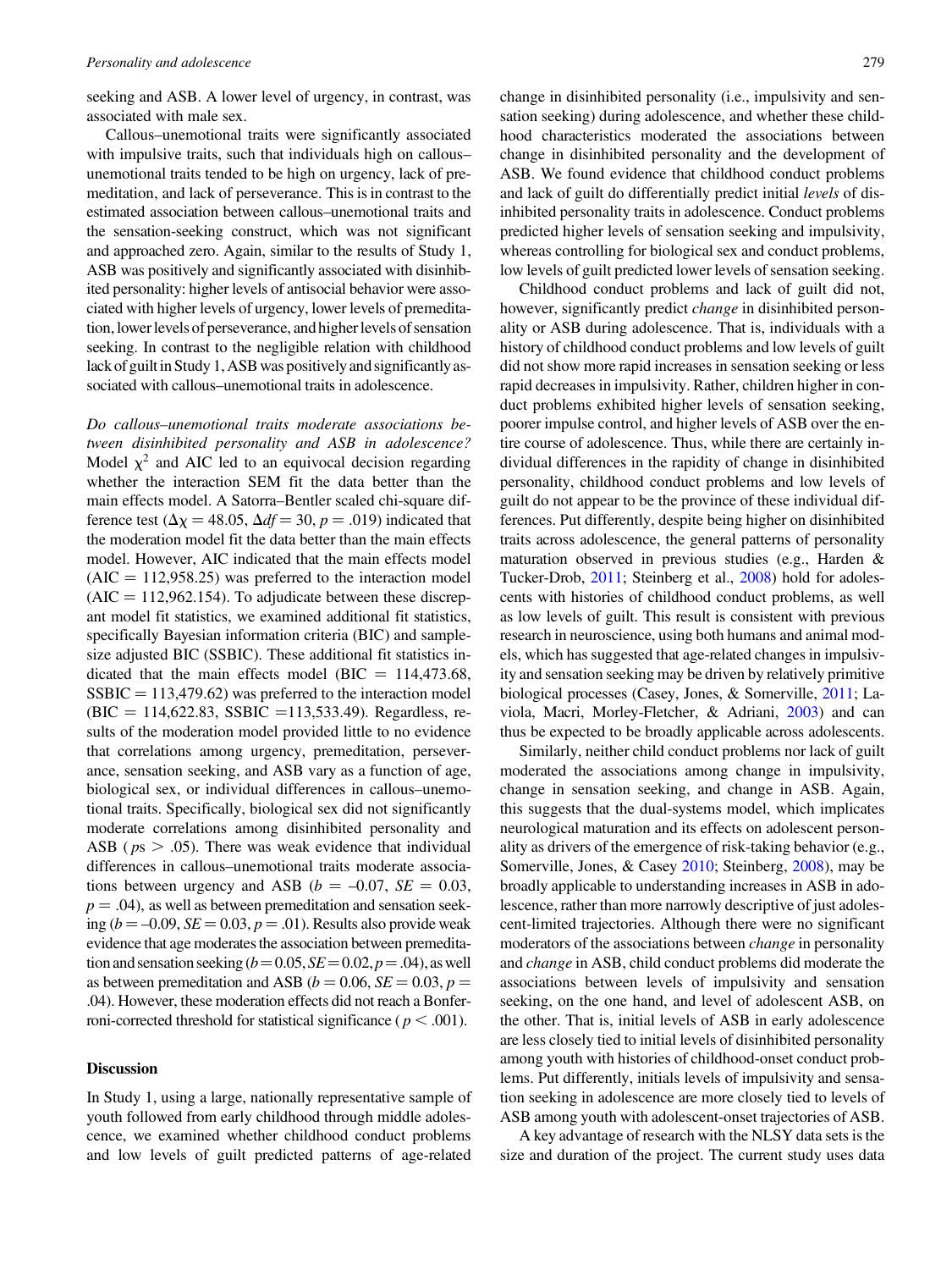<span id="page-13-0"></span>on over 7,000 youth, representing a broad swath of American life, who were assessed biennially from age 4–5 to age 16–17. However, an unfortunate trade-off of large, population representative, panel studies is a corresponding decrement in measurement quality. $3$  Therefore, we sought to replicate results using a data set with complementary strengths. Using a sample of adolescents ( $N = 978$ ), Study 2 tested similar hypotheses using well-validated and more comprehensive measures of personality. A limitation of Study 2, however, was the use of cross-sectional data. Nevertheless, the level–level associations among impulsivity, sensation seeking, and ASB documented in Study 1 were largely consistent with the results of Study 2. Across both samples, levels of disinhibited personality traits were positively correlated with levels of ASB, and there was little evidence that low levels of guilt or callous–unemotional traits moderated these associations.

The studies also yielded inconsistent results regarding the relationship between callous–unemotional traits (or low levels of guilt) and sensation seeking, and neither result was consistent with our hypothesis that youth higher in callous–unemotional traits would show higher levels of sensation seeking. In Study 1, lack of guilt in childhood predicted lower sensation seeking, and in Study 2 the association between callous–unemotional and sensation seeking was negligible and not statistically significant. In contrast, previous research has documented positive associations between callous–unemotional and thrill-seeking personality traits (Essau et al., [2006;](#page-14-0) Frick et al., [1999](#page-14-0); Pardini et al., [2006](#page-15-0); reviewed by Frick & White, [2008\)](#page-14-0). It is unclear whether this discrepancy is due to differing operationalization of the callous–unemotional construct, to differing sample characteristics, or to other factors. Though, given that callous–unemotional traits have been measured using a variety of instruments with varying measurement properties (Frick & Ray, [2014\)](#page-14-0), it seems likely that these differing operationalizations contribute to discrepant results.

One limitation of Study 1 was the use of a single item to measure lack of guilt in childhood. Moreover, lack of guilt is related to, but not synonymous with, the callous–unemotional construct. Specifically, lack of guilt may be considered a component of callous–unemotional traits, which is more closely related to callous behavior than deficits in concern or dampened affect. The item used in Study 1 to measure lack of guilt is similar to an item on the callous subscale of the Inventory of Callous–Unemotional Traits: "I feel bad or guilty when I do something wrong." Moreover, research has repeatedly indicated that measures of guilt are associated with callous–unemotional traits (Frick et al., [2014](#page-14-0); Lotze, Ra-

American Psychiatric Association. (2013). Diagnostic and statistical manual of mental disorders (DSM-5). Washington, DC: Author.

vindran, & Myers, [2010;](#page-14-0) Pardini & Byrd, [2012\)](#page-15-0), and lack of guilt and remorse are often the best indicators of the callous– unemotional construct (Frick, [2009](#page-14-0)).

To help temper the complexity of analyses, in Study 1 we chose to model average levels of guilt and conduct problems in childhood as time-invariant predictors of the development of disinhibited traits and ASB in adolescence, as well as timeinvariant moderators of their associations. This may be viewed as a limitation to the current study, given that previous longitudinal work has found evidence for individual differences in early developmental changes in both conduct problems and callous–unemotional traits. For example, Fontaine et al. ([2011\)](#page-14-0) found evidence for four distinct trajectories of callous–unemotional traits across childhood (ages 7 to 12 years old); only a small portion of children showed stable high (4.7%), increasing (7.3%), or decreasing (13.4%) trajectories, and the majority of children (74.6%) showed stable low trajectories. To provide analog to the current study, youth with low average levels of guilt across childhood correspond to youth with high stable trajectories of callous–unemotional traits, high average levels of guilt capture youth with stable low stable trajectories, and youth with moderate levels of guilt correspond to youth with either increasing or decreasing trajectories. Future research may benefit from examining whether such developmental trends in childhood, particularly increasing and decreasing trajectories of callous–unemotional traits, evince differential associations with the development of disinhibited traits and ASB in adolescence.

Over the past several decades, researchers have carefully established that adolescent ASB is a heterogeneous construct that can be meaningfully differentiated according to age of onset (child vs. adolescent onset), continuation across time (adolescent-limited vs. life-course persistent), and the presence of comorbid callous–unemotional traits. Research in personality psychology and behavioral neuroscience have proffered new explanations regarding why adolescence is a unique window of vulnerability for antisocial and risk-taking behaviors. Drawing from both of these literatures, the current paper presents evidence that changes in disinhibited personality during adolescence predict change in ASB, even for youth with childhood characteristics that are markers for life-course persistent trajectories of ASB, including childhood conduct problems and low levels of guilt. Furthermore, in a second sample, levels of disinhibited traits and ASB in adolescence were associated with callous–unemotional traits. There was little to no evidence that the associations among disinhibited traits and ASB varied across levels of callous–unemotional traits.

<sup>3.</sup> Note though that mean age trends in adolescent personality from the CNLSY surveys parallel the mean age trends produced using more extensive self-report and behavioral measures (cf. Steinberg et al., [2008\)](#page-15-0).

Bechtold, J., Cavanagh, C., Shulman, E. P., & Cauffman, E. (2014). Does mother know best? Adolescent and mother reports of impulsivity and subsequent delinquency. Journal of Youth and Adolescence, 43, 1903-1913.

Benning, S. D., Patrick, C. J.Hicks, B. M., Blonigen, D. M., & Krueger, R. F. (2003). Factor structure of the Psychopathic Personality Inventory: Validity and implications for clinical assessment. Psychological Assessment, 15, 340–350.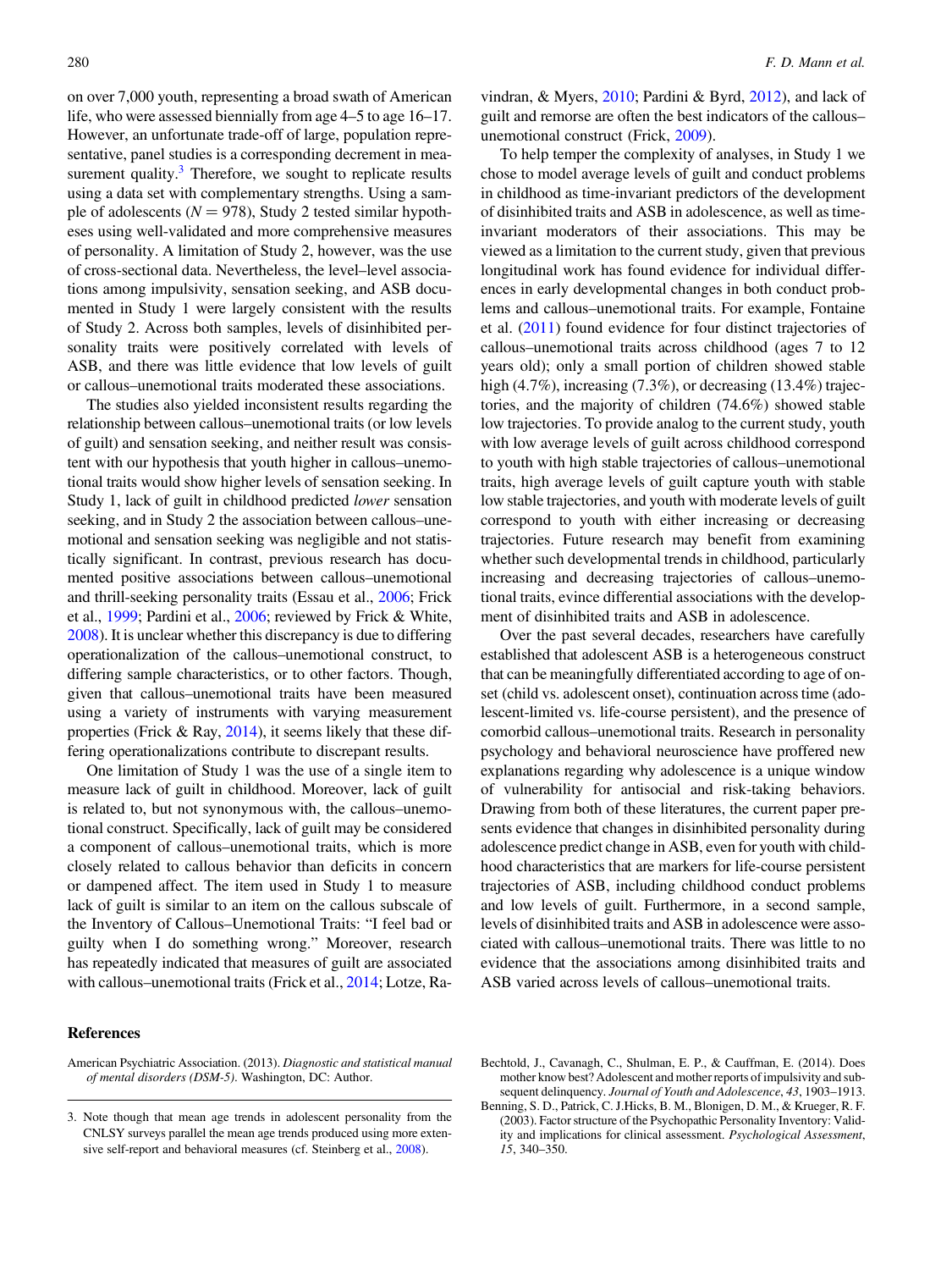- <span id="page-14-0"></span>Byck, G. R., Swann, G., Schalet, B., Bolland, J., & Mustanski, B. (2015). Sensation seeking predicting growth in adolescent problem behaviors. Child Psychiatry & Human Development, 46, 466–473.
- Casey, B. J. (2015). Beyond simple models of self-control to circuit-based accounts of adolescent behavior. Annual Review of Psychology, 66, 295–319.
- Casey, B. J., Jones, R. M., & Somerville, L. H. (2011). Braking and accelerating of the adolescent brain. Journal of Research on Adolescence, 21, 21–33.
- Cauffman, E., Shulman, E. P., Steinberg, L., Claus, E., Banich, M. T., Graham, S., & Woolard, J. (2010). Age differences in affective decision making as indexed by performance on the Iowa Gambling Task. Developmental Psychology, 46, 193–207.
- Center for Human Resource Research, Ohio State University. (2009). NLSY79 Child & Young Adult data users guide. Columbus, OH: Author.
- Chase-Lansdale, P. L., Mott, F. L., Brooks-Gunn, J., & Phillips, D. A. (1991). Children of the National Longitudinal Survey of Youth: A unique research opportunity. Developmental Psychology, 27, 918–931.
- Cooper, M. L., Wood, P. K., Orcutt, H. K., & Albino, A. (2003). Personality and the predisposition to engage in risky or problem behaviors during adolescence. Journal of Personality and Social Psychology, 84, 390–410.
- Cross, C. P., Copping, L. T., & Campbell, A. (2011). Sex differences in impulsivity: A meta-analysis. Pyschological Bulletin, 137, 97–130.
- Cross, C. P., Cyrenne, D. L. M., & Brown, G. R. (2013). Sex differences in sensation-seeking: A meta-analysis. Scientific Reports, 3, 1–5.
- Dick, D. M., Smith, G., Olausson, P., Mitchell, S. H., Leeman, R. F., O'Malley, S. S., & Sher, K. (2010). Review: Understanding the construct of impulsivity and its relationship to alcohol use disorders. Addiction Biology, 15, 217–226.
- Elkins, I. J., King, S. M., McGue, M., & Iacono, W. G. (2006). Personality traits and the development of nicotine, alcohol, and illicit drug disorders: Prospective links from adolescence to young adulthood. Journal of Abnormal Psychology, 115, 26–39.
- Elliott, D. S., & Huizinga, D. (1983). Social class and delinquent behavior in a national youth panel: 1976–1980. Criminology, 21, 149–177.
- Essau, C. A., Sasagawa, S., & Frick, P. J. (2006). Callous-unemotional traits in a community sample of adolescents. Psychological Assessment, 13, 454–469.
- Fontaine, N. M., McCrory, E. J., Boivin, M., Moffitt, T. E., & Viding, E. (2011). Predictors and outcomes of joint trajectories of callous–unemotional traits and conduct problems in childhood. Journal of Abnormal Psychology, 12, 730–742.
- Frick, P. J. (2009). Extending the construct of psychopathy to youths: Implications for understanding, diagnosing, and treating antisocial children and adolescents. Canadian Journal of Psychiatry, 12, 803–812.
- Frick, P. J., Lilienfeld, S. O., Ellis, M., Loney, B., & Silverthorn, P. (1999). The association between anxiety and psychopathy dimensions in children. Journal of Abnormal Child Psychology, 27, 383–392.
- Frick, P. J., & Ray, J. V. (2014). Evaluating callous-unemotional traits as a personality construct. Journal of Personality, 83, 710–722.
- Frick, P. J., Ray, J. V., Thornton, L. C., & Kahn, R. E. (2014). Can callousunemotional traits enhance the understanding, diagnosis, and treatment of serious conduct problems in children and adolescents? A comprehensive review. Psychological Bulletin, 140, 1–57.
- Frick, P. J., Ray, J. V., Thornton, L. C., & Kahn, R. E. (2015). Annual research review: A developmental psychopathology approach to understanding callous-unemotional traits in children and adolescents with serious conduct problems. Journal of Child Psychology and Psychiatry, 55, 532–548.
- Frick, P. J., & Viding, E. (2009). Antisocial behavior from a developmental psychopathology perspective. Development and Psychopathology, 21, 1111–1131.
- Frick, P. J., & White, S. F. (2008). Research review: The importance of callous-unemotional traits for developmental models of aggressive and antisocial behavior. Journal of Child Psychology and Psychiatry, 49, 359– 375.
- Galvan, A., Hare, T., Voss, H., Glover, G., & Casey, B. J. (2007). Risk-taking and the adolescent brain: Who is at risk? Developmental Science, 10, F8– F14.
- Giannotta, F., & Rydell, A. M. (2015). The prospective links between hyperactive/impulsive, inattentive, and oppositional-defiant behaviors in childhood and antisocial behavior in adolescence: The moderating influence of gender and the parent–child relationship quality. Child Psychiatry & Human Development. Advance online publication.
- Harden, K. P., D'onofrio, B. M., Van Hulle, C., Turkheimer, E., Rodgers, J. L., Waldman, I. D., & Lahey, B. B. (2009). Population density and youth antisocial behavior. Journal of Child Psychology and Psychiatry, 50, 999–1008.
- Harden, K. P., Quinn, P. D., & Tucker-Drob, E. M. (2012). Genetically influenced change in sensation seeking drives the rise of delinquent behavior during adolescence. Developmental Science, 15, 150-163.
- Harden, K. P., & Tucker-Drob, E. M. (2011). Individual differences in the development of sensation seeking and impulsivity during adolescence: Further evidence for a dual systems model. Developmental Psychology, 47, 739–746.
- Harden, K. P., Tucker-Drob, E. M., & Tackett, J. L. (2013). The Texas twin project. Twin Research and Human Genetics, 16, 385–390.
- Hare, R. D. (2003). The Hare PCL-R Checklist—Revised (2nd ed.). Toronto: Multi-Health Systems.
- Hare, R. D., Harpur, T. J., Hakstian, A. R., Forth, A. E., Hart, S. D., & Newman, J. P. (1990). The Revised Psychopathy Checklist: Reliability and factor structure. Psychological Assessment, 2, 338–341.
- Hittner, J. B., & Swickert, R. (2006). Sensation seeking and alcohol use: A meta-analytic review. Addictive Behaviors, 31, 1383–1401.
- Jöreskog, K. G. (1969). A general approach to confirmatory maximum likelihood factor analysis. Psychometrika, 32, 183–202.
- Kimonis, E. R., Frick, P. J., Skeem, J. L., Marsee, M. A., Cruise, K., Munoz, L. C., . . . Morris, A. S. (2008). Assessing callous–unemotional traits in adolescent offenders: Validation of the Inventory of Callous–Unemotional Traits. International Journal of Law and Psychiatry, 31, 241–252.
- Kline, R. B. (2005). Principles and practice of structural equation modeling. New York: Guilford Press.
- Lahey, B. B., Loeber, R., Quay, H. C., Applegate, B., Shaffer, D., Waldman, I., . . . Dulcan, M. K. (1998). Validity of DSM-IV subtypes of conduct disorder based on age of onset. Journal of the American Academy of Child & Adolescent Psychiatry, 37, 435–442.
- Laviola, G., Macri, S., Morley-Fletcher, S., & Adriani, W. (2003). Risk-taking behavior in adolescent mice: Psychobiological determinants and early epigenetic influence. Neuroscience & Biobehavioral Reviews, 27, 19–31.
- Lilienfeld, S. O., & Andrews, B. P. (1996). Development and preliminary validation of a self-report measure of psychopathic personality traits in noncriminal populations. Journal of Personality Assessment, 66, 488–524.
- Littlefield, A. K., & Sher, K. J. (2010). The multiple, distinct ways that personality contributes to alcohol use disorders. Social and Personality Psychology Compass, 4, 767–782.
- Littlefield, A. K., Sher, K. J., & Steinley, D. (2010). Developmental trajectories of impulsivity and their association with alcohol use and related outcomes during emerging and young adulthood. Alcoholism: Clinical and Experimental Research, 34, 1409–1416.
- Lotze, G. M., Ravindran, N., & Myers, B. J. (2010). Moral emotions, emotion self-regulation, callous-unemotional traits, and problem behavior in children of incarcerated mothers. Journal of Child and Family Studies, 19, 702–713.
- Lynam, D. R. (1996). Early identification of chronic offenders: Who is the fledgling psychopath? Psychological Bulletin, 120, 209–234.
- Lynam, D. R., Caspi, A., Moffitt, T. E., Raine, A., Loeber, R., & Stouthamer-Loeber, M. (2005). Adolescent psychopathy and the Big Five: Results from two samples. Journal of Abnormal Child Psychology, 33, 431-443.
- Lynne-Landsman, S. D., Graber, J. A., Nichols, T. R., & Botvin, G. J. (2011). Trajectories of aggression, delinquency, and substance use across middle school among urban, minority adolescents. Aggressive Behavior, 37, 161–176.
- Mann, F. D., Kretsch, N., Tackett, J. L., Harden, K. P., & Tucker-Drob, E. M. (2015). Person  $\times$  Environment interactions on adolescent delinquency: Sensation seeking, peer deviance and parental monitoring. Personality and Individual Differences, 76, 129–134.
- McArdle, J. J. (2009). Latent variable modeling of differences and changes with longitudinal data. Annual Review of Psychology, 60, 577–605.
- McArdle, J. J., & Nesselroade, J. R. (2003). Growth curve analysis in contemporary psychological research. In J. A. Schinka & W. F. Veilcer (Eds.), Handbook of psychology: Research methods in psychology (3rd ed., Vol. 2, pp. 447–480). New York: Wiley.
- Meredith, W., & Tisak, J. (1990). Latent curve analysis. Psychometrika, 55, 107–122.
- Moffitt, T. E. (1993). Adolescence-limited and life-course-persistent antisocial behavior: A developmental taxonomy. Psychological Review, 100, 674–701.